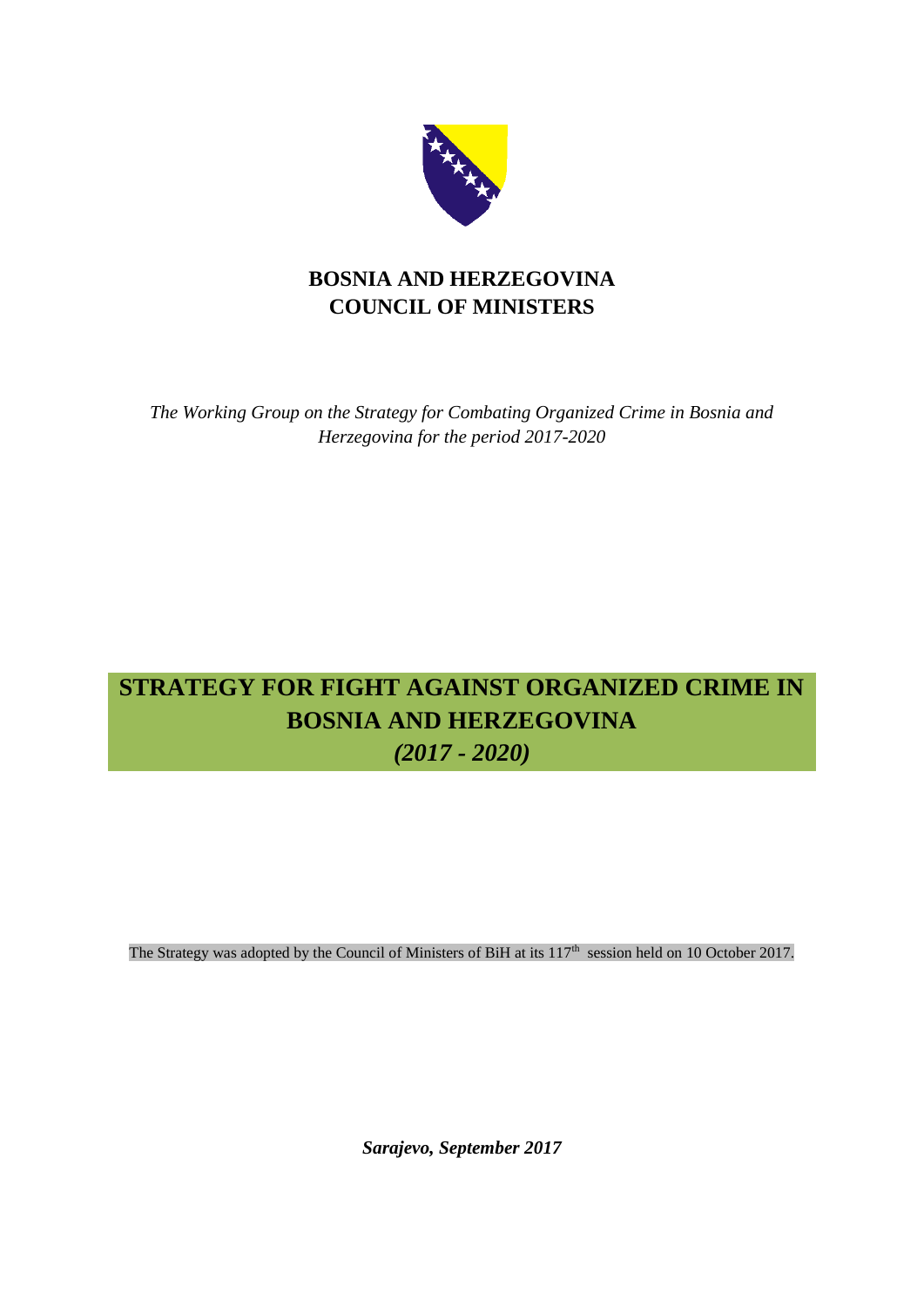## *CONTENT:*

| 5. FRAMEWORK FOR FIGHT AGAINST ORGANIZED CRIME  13                    |  |
|-----------------------------------------------------------------------|--|
|                                                                       |  |
|                                                                       |  |
| 5.2. Institucional framework in the fight against organized crime  15 |  |
|                                                                       |  |
|                                                                       |  |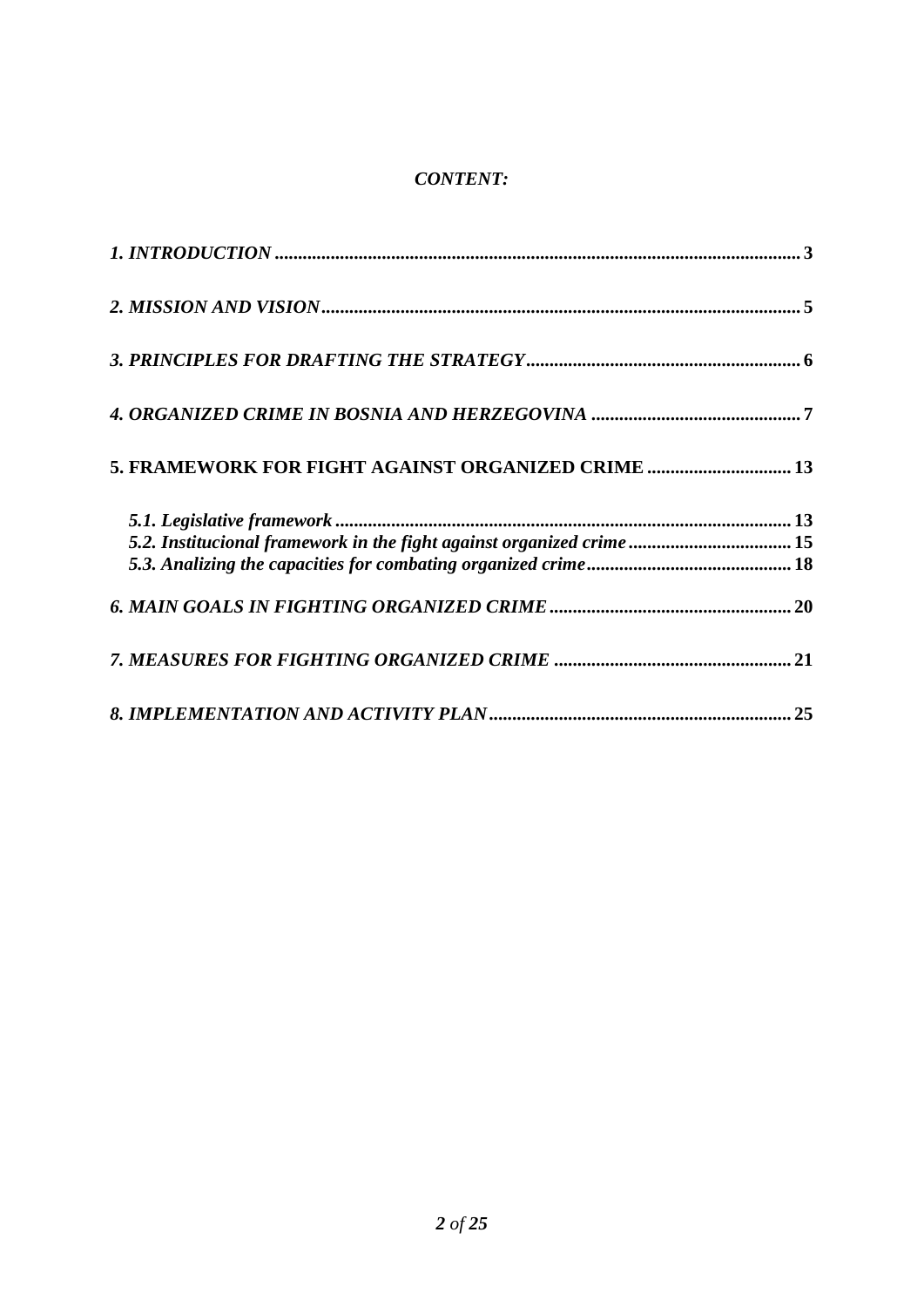## <span id="page-2-0"></span>*1. INTRODUCTION*

Nowadays, organized crime seriously imperils the legal order and undermines the democratic institutions of almost every country. The danger that this complex and specific socially negative phenomenon poses to the country and society, partly or in whole, is not exclusively contained in concrete criminal acts, but in most cases, it can also affect state decisions in the sphere of its economy or politics. However, due to the specific characteristics it carries with it, there are numerous difficulties and doubts about the prevention and suppression of this criminal phenomenon.

Through the four criminal laws in force in Bosnia and Herzegovina, a large number of crimes are criminalized, which provide us with a legal framework in the fight against organized crime. The threat of Bosnia and Herzegovina from organized crime is realistic and expected, and the current forms of organized crime are manifested in several ways, while the negative impact of this form of crime reflects on all life spheres. An active approach to this issue is the development of the Organized Crime Threat Assessment, Strategy and Action Plans for against organized crime in Bosnia and Herzegovina.

In the context of the aforementioned, all in order to give a multidisciplinary and comprehensive institutional response to this negative phenomenon, the Council of Ministers of Bosnia and Herzegovina, at its  $64^{\text{th}}$  session held on 14 July 2016, adopted the Decision<sup>1</sup> on the Establishment of the Working Group for preparing the Strategy for fight against organized crime in Bosnia and Herzegovina for the period 2017-2020. (Hereinafter: Working Group).<sup>2</sup>

The adoption and implementation of the Strategy for fight against organized crime (hereinafter: Strategy) is of the utmost importance for all citizens of Bosnia and Herzegovina and is an important step in the process of joining the European Union, but also a reflection of the clear commitment of Bosnia and Herzegovina to contribute as much as possible in the fight against this global problem.

Its elaboration was preceded by the development of the Organized Crime Threat Assessment in BiH (OCTA), a document that deals with the dangers threatening by organized crime and gives priority to those for which it is foreseen to cause the greatest damage in the future (negative impact on budgets). This leads to a direct causal link between the assessment of threats and activities that are being undertaken in the fight against crime, because the assessment of threats is the basis for drafting strategic documents in this area and gives guidelines to all relevant authorities in the fight against this form of crime.

 $\overline{a}$ 1 *("Official Gazette of BiH" no. 56/16, 92/16, 14/17, 44/17 and 53/17)*

<sup>2</sup> *The Working group is composed of representatives of the following institutions: Ministry of Security of BiH, Ministry of Justice of BiH, Prosecutor's Office of Bosnia and Herzegovina, State Investigation and Protection Agency (SIPA), Border Police of BiH (GP BiH), Service for Foreigners Affairs, Directorate for Coordination of Police Bodies of BiH, Intelligence-security agency of BiH (OSA), Indirect taxation authority of BiH, Republic Prosecutor's Office of Republika Srpska, Ministry of Internal Affairs of Republika Srpska (MUP RS), Federal Prosecutor's Office of Federation of BiH, Federal Ministry of Internal Affairs of Federation of BiH (FMUP) and Police of Brčko District of BiH.*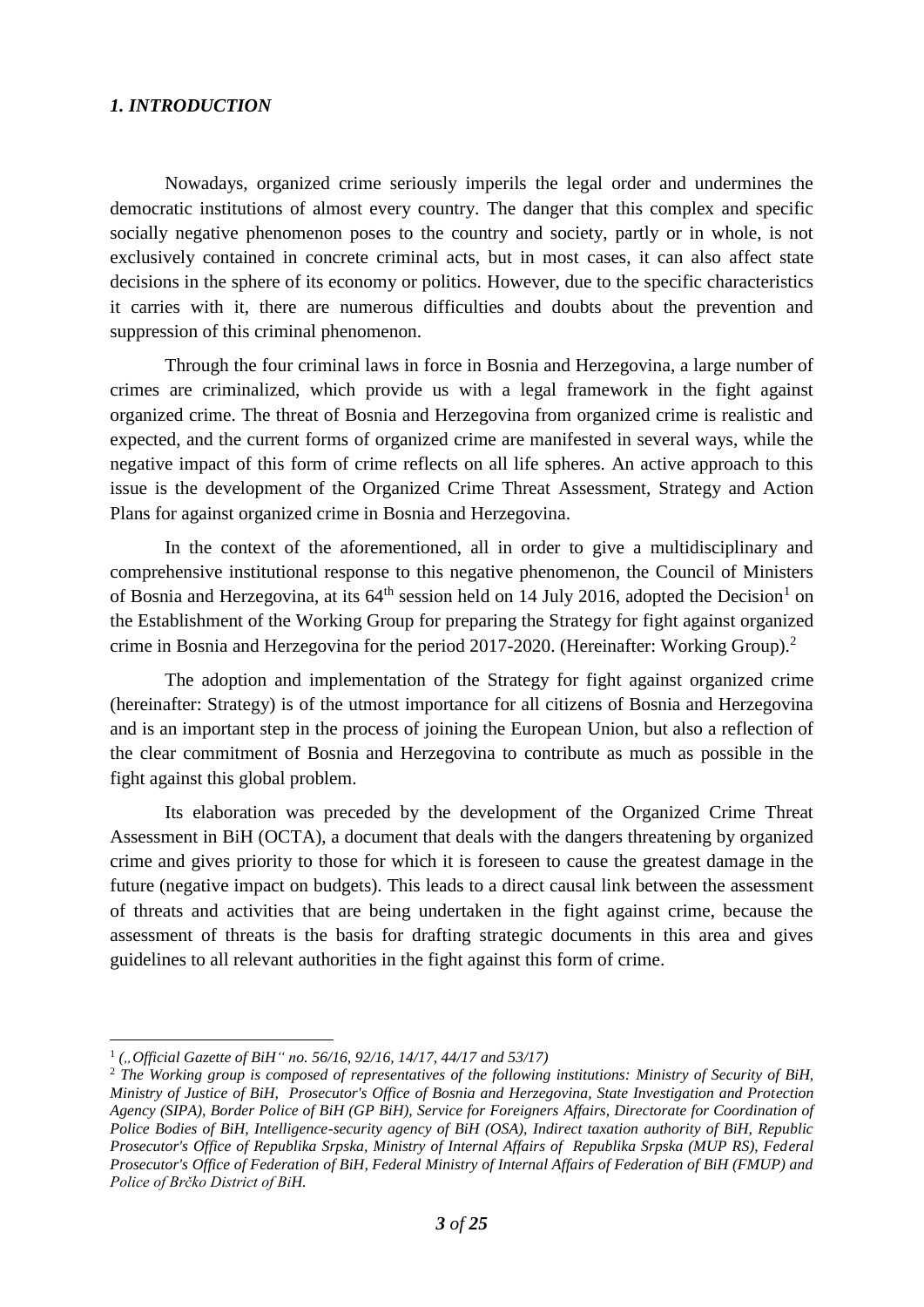Organized crime threat assessment in Bosnia and Herzegovina was prepared by the Working Group using a harmonized work methodology, based on statistical data of law enforcement agencies and institutions, intelligence and other data, available reports and assessments of the state and trends of organized crime on international and regional plan, research and other reports produced by relevant international and regional organizations.

All activities were done in line with EUROPOL standards, and the questionnaires used were structured in a way to enable a comprehensive analysis and evaluation of the submitted data, and identification of potential threats.

The BiH Council of Ministers adopted the Organized Crime Threat Assessment in Bosnia and Herzegovina at its 93rd session held on March 8, 2017.

It is evident from the Serious and Organized Crime Threat Assessment in the European Union (EU SOCTA) prepared by EUROPOL, that organized crime groups, spatially linked to certain geographical areas, pose a serious security threat of the European Union and Member States and the entire region, and resulted in the need to prepare a document of this kind in our country.

We recall the fact that in the previous period an Organized Crime Threat Assessment in Bosnia and Herzegovina was made, which was the basis for developing the Strategy for the fight against organized crime in Bosnia and Herzegovina for the period 2014-2016.

With the Strategy, the Council of Ministers of BiH defines a policy for establishing an effective system for combating organized crime defining the strategic goals, roles and responsibilities of all entities and determines the frameworks for the development of implementation plans. Also, the Strategy creates additional conditions for more efficient inclusion of Bosnia and Herzegovina in the regional, European and world concept of combating organized crime.

The strategy is in line with the obligations specified through the stabilization and accession process to the European Union, as well as the ongoing reform processes in the country, primarily those listed in the "European Partnership "document. It is in a sound conceptual and functional relation with the Security Policy document, as well as certain strategies in Bosnia and Herzegovina, related to different areas: integrated border management, anti-corruption, anti-money laundering, human trafficking prevention, preventing illegal trafficking of weapons and military equipment, tackling illegal drug trafficking, migration and asylum.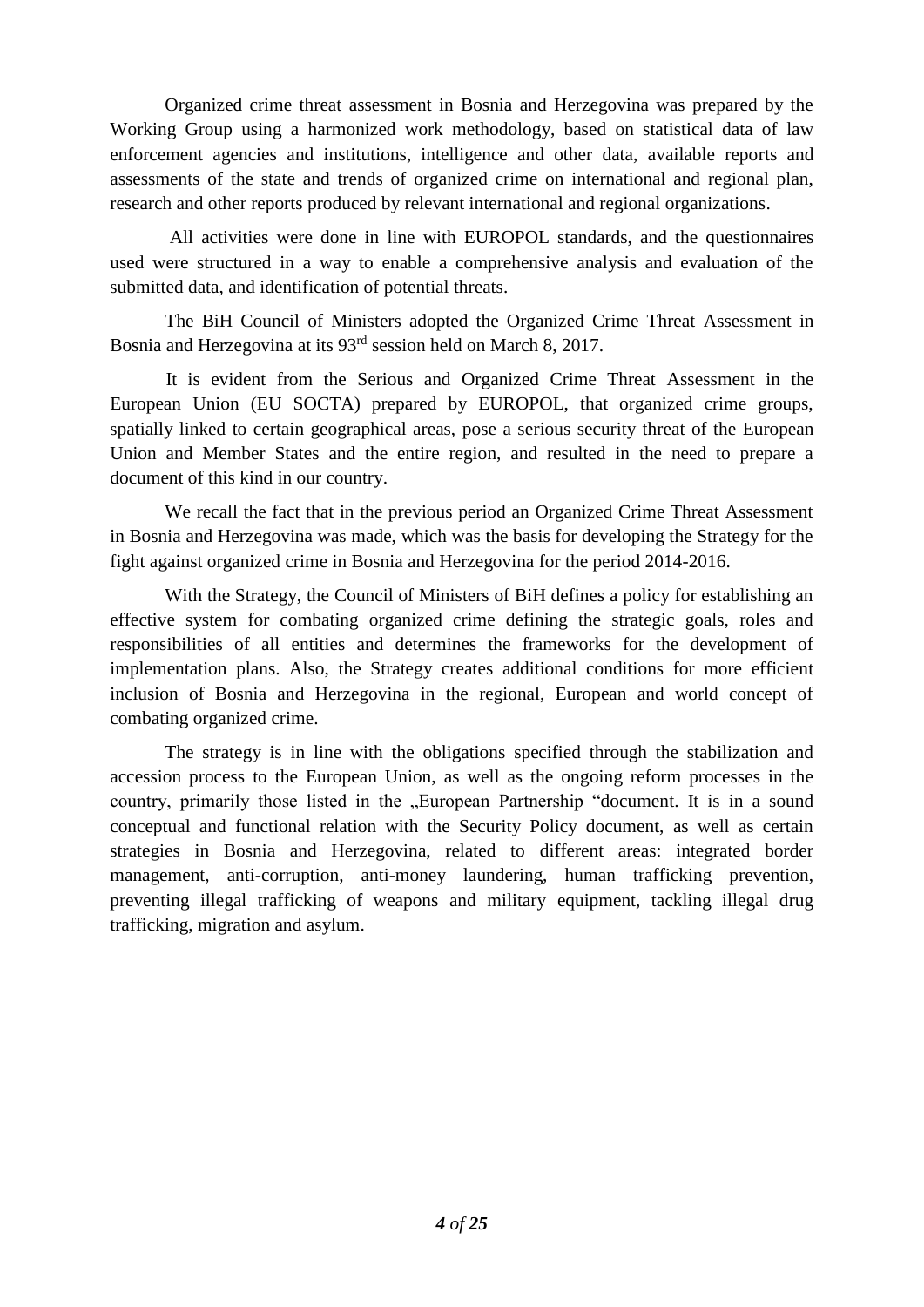#### <span id="page-4-0"></span>*2. MISSION AND VISION*

Being aware of the fact that besides the safety of the citizens in Bosnia and Herzegovina, the crucial importance for our country is regional and global security. The authorities in Bosnia and Herzegovina are determined to develop internal capacities and potentials, through a strategic approach and with the assistance from the international community, concerted and coordinated actions of legislative, judicial and executive authorities, for an effective fight against all forms of organized crime and in particular against various forms of corruptive activities and the negative impact of its bearers in the structures of all levels of government.

Bosnia and Herzegovina strive to establish a proactive and multi-institutional approach in fighting organized crime, which implies coordination and better use of intelligence, as well as information derived from strategic analysis and threat assessments, enhanced mutual cooperation between competent institutions and agencies, effective implementation of current laws, appliance of best practices and experiences as well as developing regional and international cooperation

In the upcoming period, Bosnia and Herzegovina will strengthen its capacities at all levels of government and continue activities in fighting all types of organized crime, which is a priority objective in maintaining safety and stability of BiH citizens. Bosnia and Herzegovina will undertake activities in order to increase the efficiency of the fight against organized crime with all available capacities and in cooperation with the countries of the region and international organizations, as well as through the development of modern legal framework, institutions and capacities.

The Council of Ministers of Bosnia and Herzegovina, the Governments of the Entities and Brcko District of BiH will within their competencies set the necessary political and legal prerequisites for the successful implementation of the Strategy striving to three basic principles: a) proactive approach to development and implementation of preventive action, b) appliance of repressive action, and c) the seizure of property gained or resulting from the perpetration of a criminal offense.

Also, the Council of Ministers of Bosnia and Herzegovina, the Entities' Governments and the Government of Brcko District of BiH will through its respective institutions actively develop trust and cooperation with the citizens, as well as the public, social and private sector, in order to bring together all powers and potentials of the community in fighting organized crime.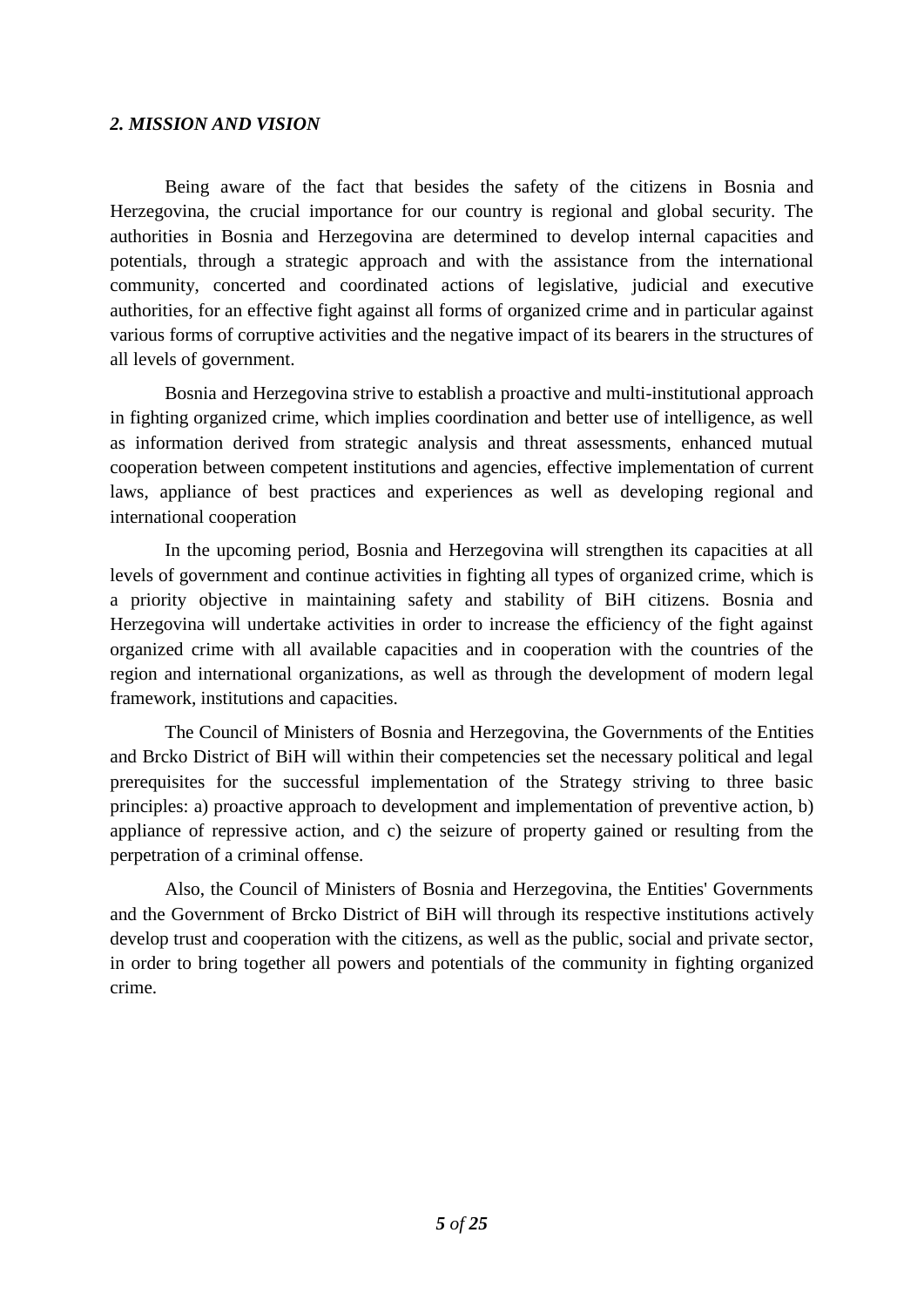## <span id="page-5-0"></span>*3. PRINCIPLES FOR DRAFTING THE STRATEGY*

The principles for drafting and implementing BiH Strategy for fight against organized crime are the following:

- $\overline{\phantom{a} \overline{\phantom{a}}}$  Principle of political will active fight against organized crime represents the priority for institutions in Bosnia and Herzegovina;
- $\triangleq$  Principle of non-discrimination and respect of citizens' freedoms and rights activities from the Strategy guarantee implementation of all human rights and freedoms in line with the Constitutions of BiH and the Entities, laws and international legal standards;
- $\overline{\phantom{a}}$  Principle of legality compliance with the Constitution and national laws, as well as provisions of international agreements (international legal instruments) Bosnia and Herzegovina had signed;
- $\overline{\phantom{a}}$  Principle of unique and global vision fight against organized crime is based on unique and global problem approach;
- $\overline{\phantom{a}}$  Principle of coordination and cooperation practices and procedures in fighting organized crime will be grounded on unique concept of cooperation of public and private sectors, international organizations in Bosnia and Herzegovina, civil society and citizens;
- $\overline{\phantom{a} \bullet}$  Principle of professionalism and harmonization fighting organized crime implies continuous professional trainings, education and specialization of experts, as well as exchange of experiences, best practices and contemporary achievements and their harmonization with the preventive and repressive measures;
- $\overline{\phantom{a}}$  Principle of proactive international cooperation proactive cooperation in the EU accession preparations and ensuring active role of Bosnia and Herzegovina at the international level;
- $\overline{\phantom{a}}$  Principle of complying with the obligations in the Strategy implementation implies monitoring the Strategy implementation and determining respective institutions responsible for implementation of the Strategy with clearly defined obligations and set deadlines for monitoring of the implementation. In line with the above, the assessment of corrective actions will be made;
- $\overline{\text{F}}$  Principle of continuity and progressivity represents the continuation of systemic activities undertaken in the fight against organized crime, which are of a permanent nature and will affirm all positive results;
- $\overline{\text{I}}$  Principle of confidentiality personal data from specific activities will not be revealed unless in cases and conditions prescribed by law;
- $\overline{\text{F}}$  Principle of analysis periodical analysis and assessment of implemented goals and undertaken measures;
- $\overline{\text{L}}$  Participation of the public and private sector and civil society which implies active cooperation between the public and private sector, civil society, international institutions and citizens;
- $\downarrow$  Principle of transparency and openness.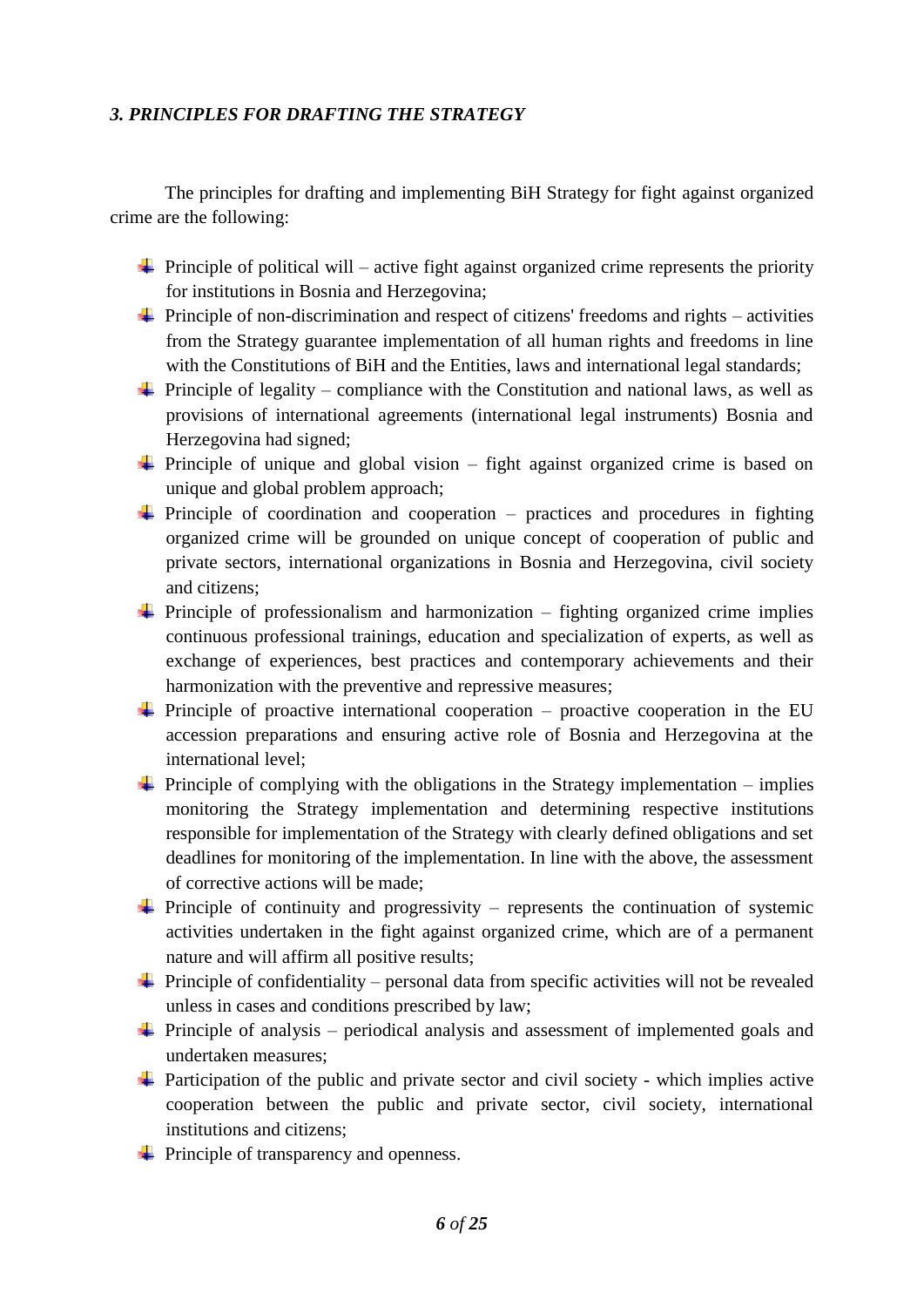## <span id="page-6-0"></span>*4. ORGANIZED CRIME IN BOSNIA AND HERZEGOVINA*

Organized crime is undoubtedly one of the most dangerous forms of crime that directly affects the stability and security of each country, violates the basic social values of a democratic and civil society, jeopardizes the rule of law, trust in public institutions and the rule of law, and hinders the economic development and progress.

It is common knowledge that the financial benefit is one of the basic motives for organized crime. Organized criminal groups seek to legalize unlawfully acquired financial gain through "money laundering" and put it in legal economic flows, all in order to strengthen its economic and political influence in society. Therefore, in the fight against organized crime, the seizure of financial gain/income derived from a criminal offense is increasingly recognized as an effective tool in combating organized crime.

The development and strengthening of organized crime at international level, requires the development of effective modalities of international cooperation in the course of criminal and financial investigations and the process of confiscation of property acquired through crime. In that sense, it is necessary that the countries adopt measures to allow their competent institutions to confiscate property/proceeds derived from criminal offences. In this way, they will be able to adequately respond to this challenge, participate adequately in international cooperation, participate in joint investigations, provide assistance in freezing or temporary seizure of proceeds from crime and help in the permanent seizure, return or exchange of illegally acquired property located in another country.

A comprehensive fight against organized crime, which directly affects the stability and security of each country, is one of the main priorities, but also a challenge for the overall security system in Bosnia and Herzegovina. Effective and successful fight against crime is one of the basic prerequisites and criteria for EU accession.

According to the findings of OCTA BiH, there are various kinds of organized crime in Bosnia and Herzegovina, which manifest, to a greater or lesser extent, in various aspects such as: illicit production and trafficking of narcotics, human trafficking, smuggling of people and illegal migration, illegal trafficking of weapons and military equipment and dual-use products, economy crime and tax evasion, forgery and illegal obtaining of personal documents, forgery of money, misuse of credit cards and other securities, abuse of office, high-tech (computer or cyber) crime, theft and sale of motor vehicles, blackmail, extortion, kidnapping and robbery, etc.

The prevalence of organized crime in BiH is not a sufficiently explored area in the security sense; therefore, a precise assessment of the current situation is not possible and is based exclusively on the basis of an assessment made on the basis of intelligence gathered and conclusions derived from the data collected by police officers through their operational work and during the criminal investigation, as well as statistical data on persons reported to the prosecutor's offices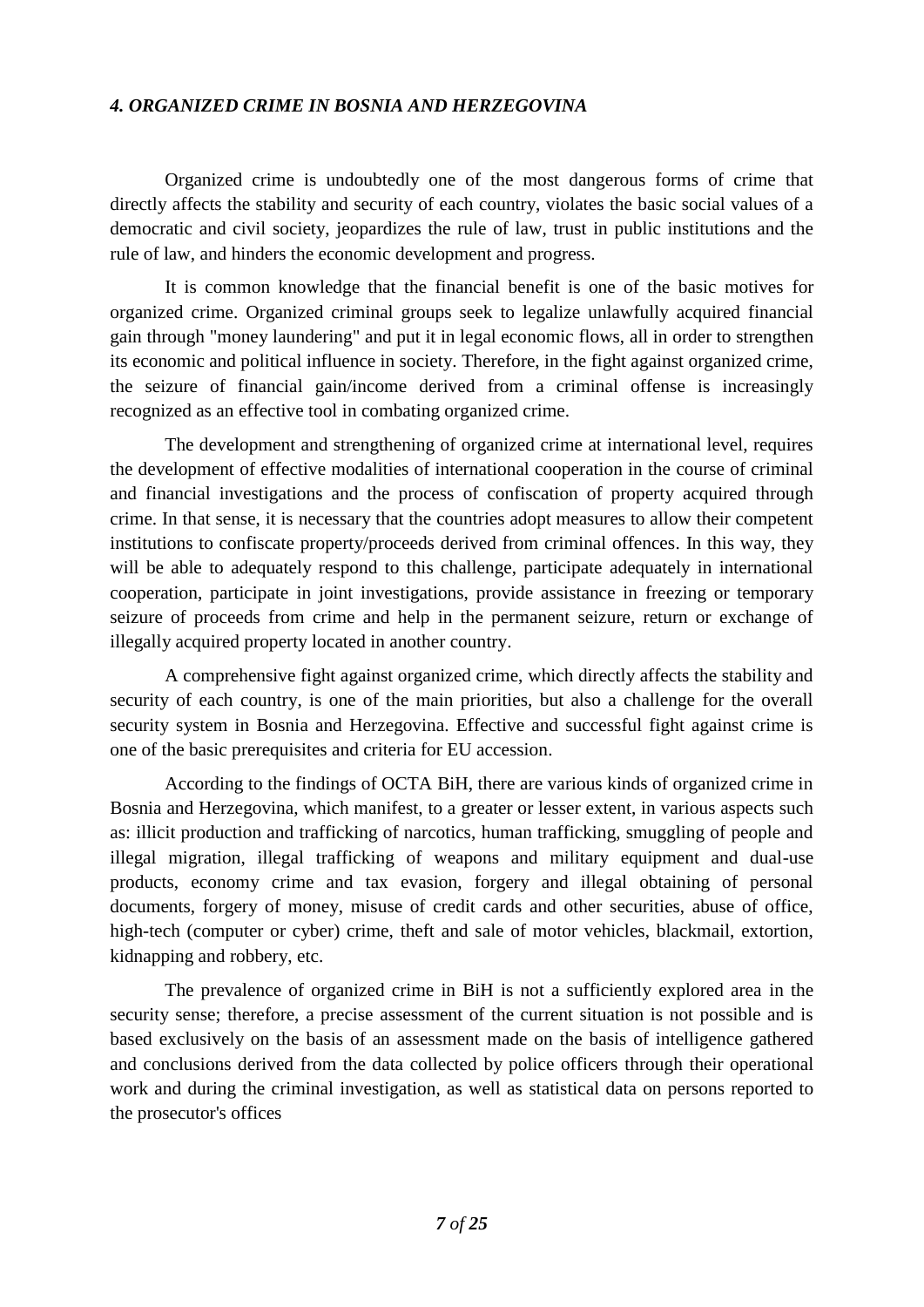The presence of corruption in all structures of government ha significant influence on organized crime, which has been confirmed by the conducted investigations of organized criminal groups and the research of the non-governmental sector. It is impossible to accurately calculate the material and financial damage that Bosnia and Herzegovina suffer from organized crime, but it is quite certain that it is at a large scale.

The Organized Crime Threat Assessment in BiH (OCTA), as a document that deals with the threat from organized crime and gives priority to those that are most likely to cause the greatest damage in the future, indicated the most widespread forms of organized crime in Bosnia and Herzegovina at the moment. In accordance with the findings of the aforementioned threat assessment, measures have been identified to take into account for certain forms of organized crime, with the aim of suppressing and preventing criminal activities, in accordance with the available internal capacities and real possibilities

The territory of BiH is an area in which the widespread networks of organized crime groups originating in the region of the Balkans, as well as in the European area, have their own branches through which they carry out numerous criminal activities. BiH citizens are the most common perpetrators, but, in sporadic cases, they are organizers of specific phases of activities of a larger criminal chain that begins and ends outside BiH. Yet, a number of criminal groups carry out their activities only within the borders of Bosnia and Herzegovina. These are criminal groups whose level of organization is extremely high and which have clearly defined organizational structure: from organizers, executors, to helpers.

Assessment of police agencies, on the basis of their analyses carried out in the course of regular duties and tasks, suggests that organized criminal groups are very flexible and adaptable in their criminal activities. Moreover, it has been recognized that organized criminal groups easily adapt to changes in the political, economic and social environment.

According to the Organized Crime Threat Assessment drawn up for the period 2013- 2015, it is evident that at the territory of Bosnia and Herzegovina all thus far distinguished forms of organized crime are still present, which were also covered by the previous threat assessment.

According to available data, the largest number of organized criminal groups in Bosnia and Herzegovina is engaged in illicit trafficking in narcotics and human trafficking, as these are the most lucrative criminal activities. Additionally, there are cases of smuggling of firearms and ammunition and their sale on the black market. A number of members of these groups engage in violent crimes (contract killing), blackmailing, kidnapping and extortion, and it is evident that the number of organized criminal groups is changing since the degree of recovery of prosecuted groups and chains is rather high due to increasing percentage of habitual offenders. These are criminal groups that are part of international chains whose level of organization is extremely high and which have clearly defined organizational structure: organizers, executors, helpers, etc. In comparison to the period up to 2013, when an evident problem has been a criminal offence of theft and resale of stolen vehicles across BiH, during the period 2013-2015 there has been a tendency of decrease in the commission of these types of crimes.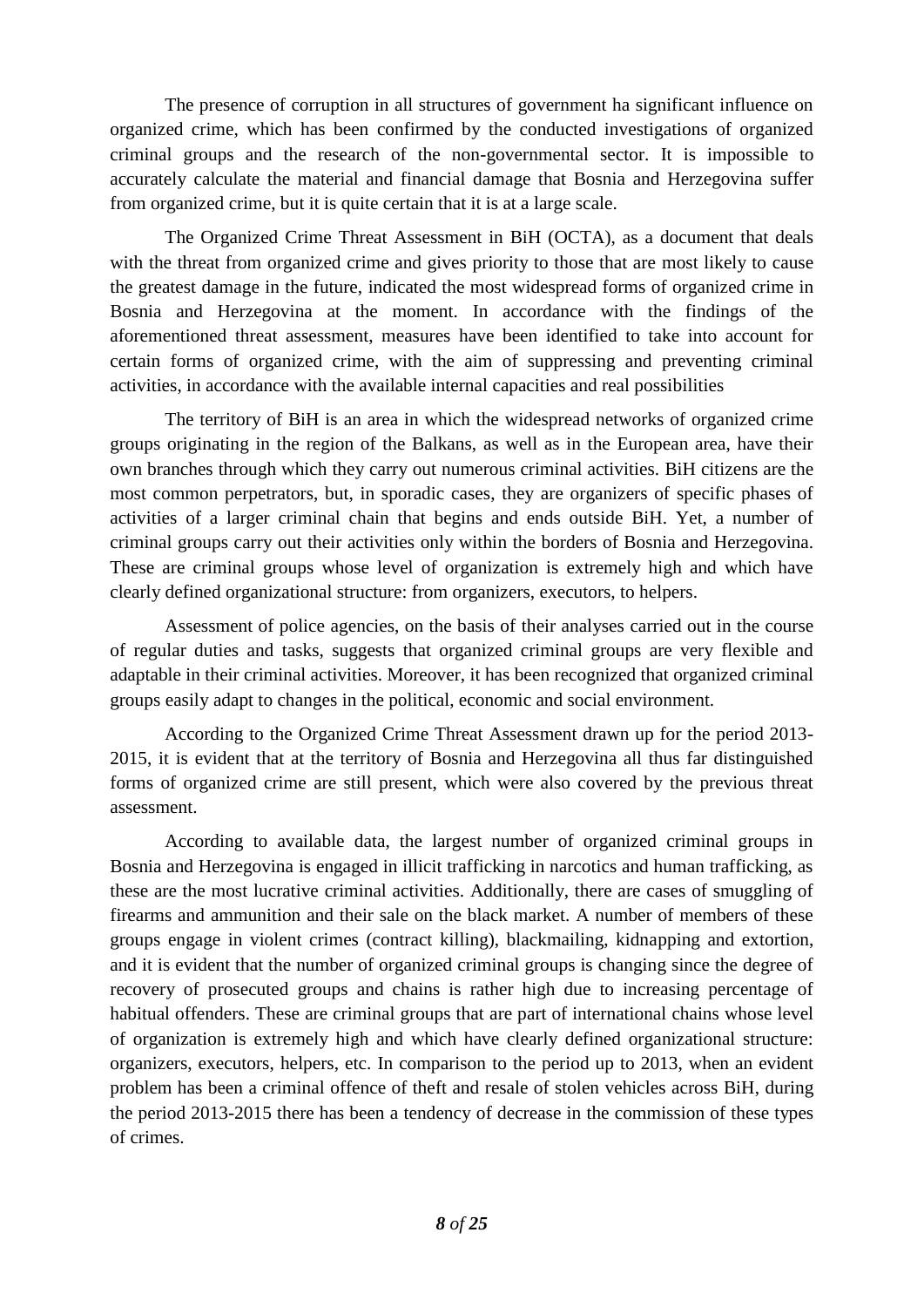Almost all types of narcotic drugs can be found on the black market in Bosnia and Herzegovina, while it is dominated by products of cannabis, heroin and synthetic drugs. Based on the analysis of the organized criminal groups' MO that have been discovered, investigated and processed by the police and partially by the court before the judicial authorities of Bosnia and Herzegovina, as well as gathered intelligence, international trends, and pathways of movement of drugs, it is safe to say that Bosnia and Herzegovina is a country of transit and final destination of narcotics. However, apparent productions of smaller quantities of marijuana have also been observed. In the period 2013-2015 in the investigations conducted by judicial and police agencies, marijuana plantations and artificial laboratories for the production of marijuana have been found in different parts of BiH.

The illegal purchase and trafficking in arms has been intensified in Bosnia and Herzegovina as a result of the increase of demand on the black market in the EU countries. We have registered the occurrence of illicit trafficking in arms and explosive devices, mostly military weapons retained from the previous war, and various military and commercial explosives. The subjects of trafficking in most cases are automatic rifles, pistols and explosives, which are illegally sold in the EU at significantly higher prices making their earnings very high. It has been a trend that this criminal act is committed alongside with illegal trafficking in narcotics in such a way that the weapons are compensated for narcotics and are often smuggled together in organized illegal transports.

Bosnia and Herzegovina is a country in the transition process and we have a bold economic and social factor, especially poverty and unemployment, hence the presence of human trafficking is characteristic in particular. Comparing to the previous period when BiH was also a transition country and the final destination for human trafficking victims, current trends show that Bosnia and Herzegovina is becoming more and more the starting point of human trafficking, since now the victims of human trafficking are mostly citizens of Bosnia and Herzegovina who are exploited in different ways for the purposes of begging, labour and sexual needs. At the same time, the trend of exploiting minors is noticeable, mostly children for the purposes of begging and thefts in EU countries, whereas the victims are mostly Roma nationalities.

Although, given its geographical position, Bosnia and Herzegovina is still not on the main route of movement of illegal migrants, yet in 2017 there has been an increasing number of smuggling of persons from neighbouring countries holding Turkish identity documents from euro-asian persons using BiH as a transit country towards the countries of western Europe, have been registered. On the other hand, BiH was the destination for persons from neighbouring countries who mostly violated the immigration regulations. Available information shows an increase of rejected requests for endorsement of invitation letters, increase of visa-free residence cancellations, cancellations of temporary and permanent residences, i.e. rejection of requests for approval/extension of temporary residence.

Although due to its geographic position, Bosnia and Herzegovina is still not on the main routines of illegal migrants, yet in 2017, there has been an increasing number of illegal transfers from the neighbouring countries of person in possession of Turkish documents, across the territory of BiH and their illegal transportation into the Republic of Croatia for further smuggling to the countries of Western Europe. On the other hand, BiH was the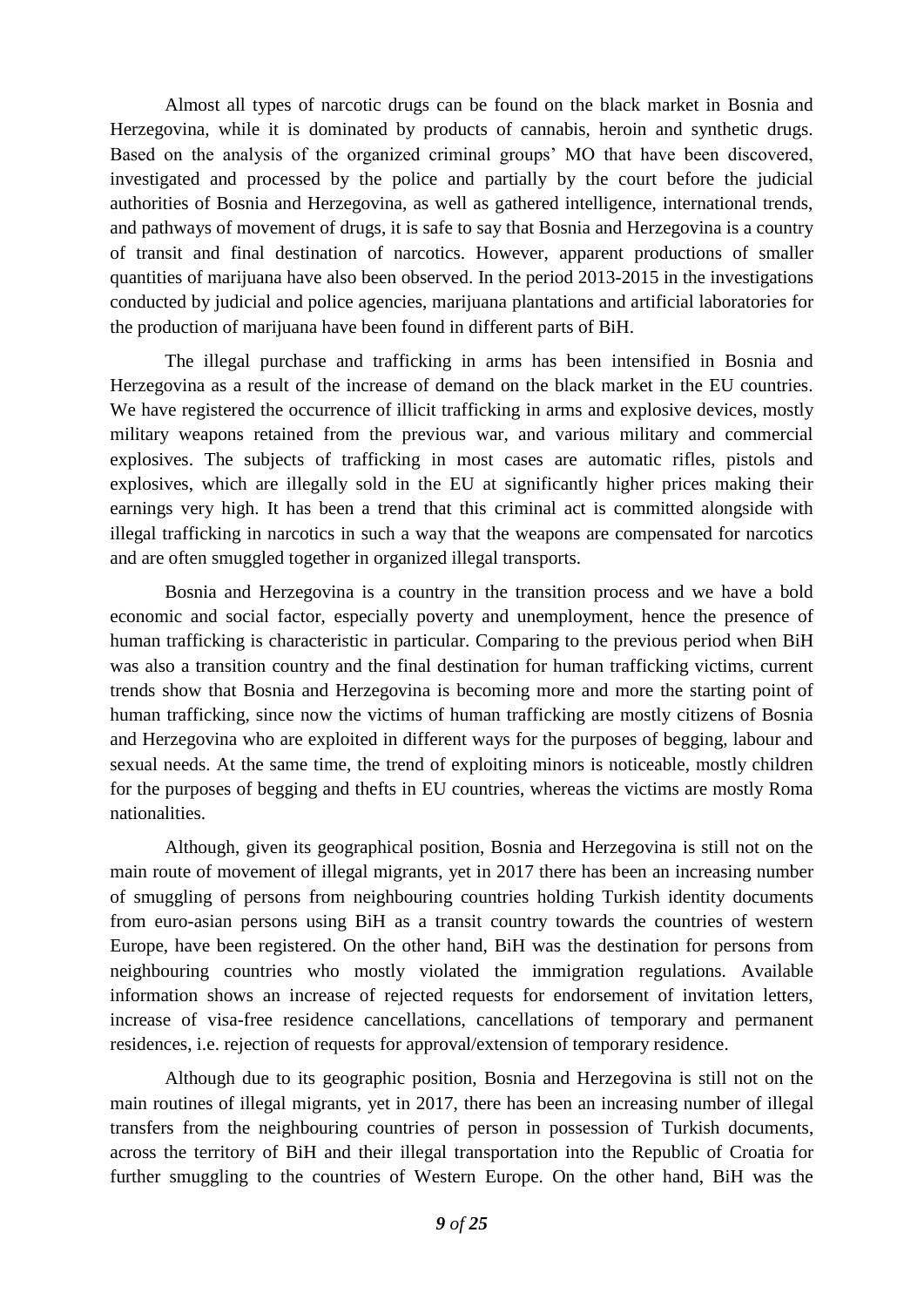destination of citizens of countries from the region who mostly violated immigration regulations. With regard to persons coming from third countries, the most recorded are the citizens of Turkey, Albania, bearers of travel documents bearing the mark of Kosovo, Afghanistan, Sri Lanka and India.

Economic crime is, in most cases, closely linked to corruption cases, since the mutual interaction of these two phenomena is necessary in cases when it comes to obtaining illegal material gain of high monetary value. The modus operandi is as before – transfer of capital carried out in multinational companies which transfer their final profit to the so-called tax oasis, i.e. offshore companies, presenting the profit gained in Bosnia and Herzegovina in tax free countries, causing direct budget losses. One of the most noticeable models is tax evasion which arises from illegal statutory changes of the company preceding pre-bankruptcy and bankruptcy proceedings of the legal entities that are multimillion tax obligor. The cash flows of certain criminal group, whose activities were disrupted by police actions, indicate that the funds and assets illegally acquired by committing criminal acts in this field are mainly legalized by purchasing real estate, construction and other business facilities, privatization of enterprises, and in some cases transferring funds abroad.

Using new information and technology achievements enables criminal groups to have high level of anonymity and harder detection of their illegal activities. Level of sophistication of this crime represents a great challenge to developed countries, let alone countries with limited material capacity such as Bosnia and Herzegovina. The emerging threat from the use of the latest achievements in the field of information technology and the impact that it has on the economy of Bosnia and Herzegovina, its infrastructure and business communities requires greater understanding. According to collected intelligence, criminals from BiH use all sources of modern technologies to set strategies for illegal trade of narcotics, illegal migrations and human trafficking, and to identify the quickest and most effective smuggling routes and methods, ways for money transactions in the process of so-called "money laundering", disruption and following police patrol, tracking bank transactions of rivalry groups, determining security system characteristics (e.g. banks), even creating virtual criminal groups, the members of which are physically located in different territories, as well as planning other illegal activities. *Identity thefts of citizens of Bosnia and Herzegovina* have also become more popular lately. Namely, the intelligence data indicate that original identification documents of Bosnia and Herzegovina containing names of legal bearers of particulars supplied with photographs of criminals have been procured by a number of criminals from the region.

It is evident that organized criminal groups and their activities have a very bad impact on the economic development of Bosnia and Herzegovina. Final goal of being involved in all types of organised crimes is to acquire money which is placed in legal money flows, the last phase of which is co called "money laundering". Tracked money transactions linked with organised criminal groups' activities uncover the financial earnings being acquired illegally, most often by legalising it through real estate purchase and participation in construction of buildings and other objects. In some cases, through financial transactions abroad as well. There are also a number of criminals originally from BiH, permanently residing abroad, who are involved in illegal activities enabling them to gain huge amount of money, a part of which is then invested in purchasing of real estate in our country. The most common misuse of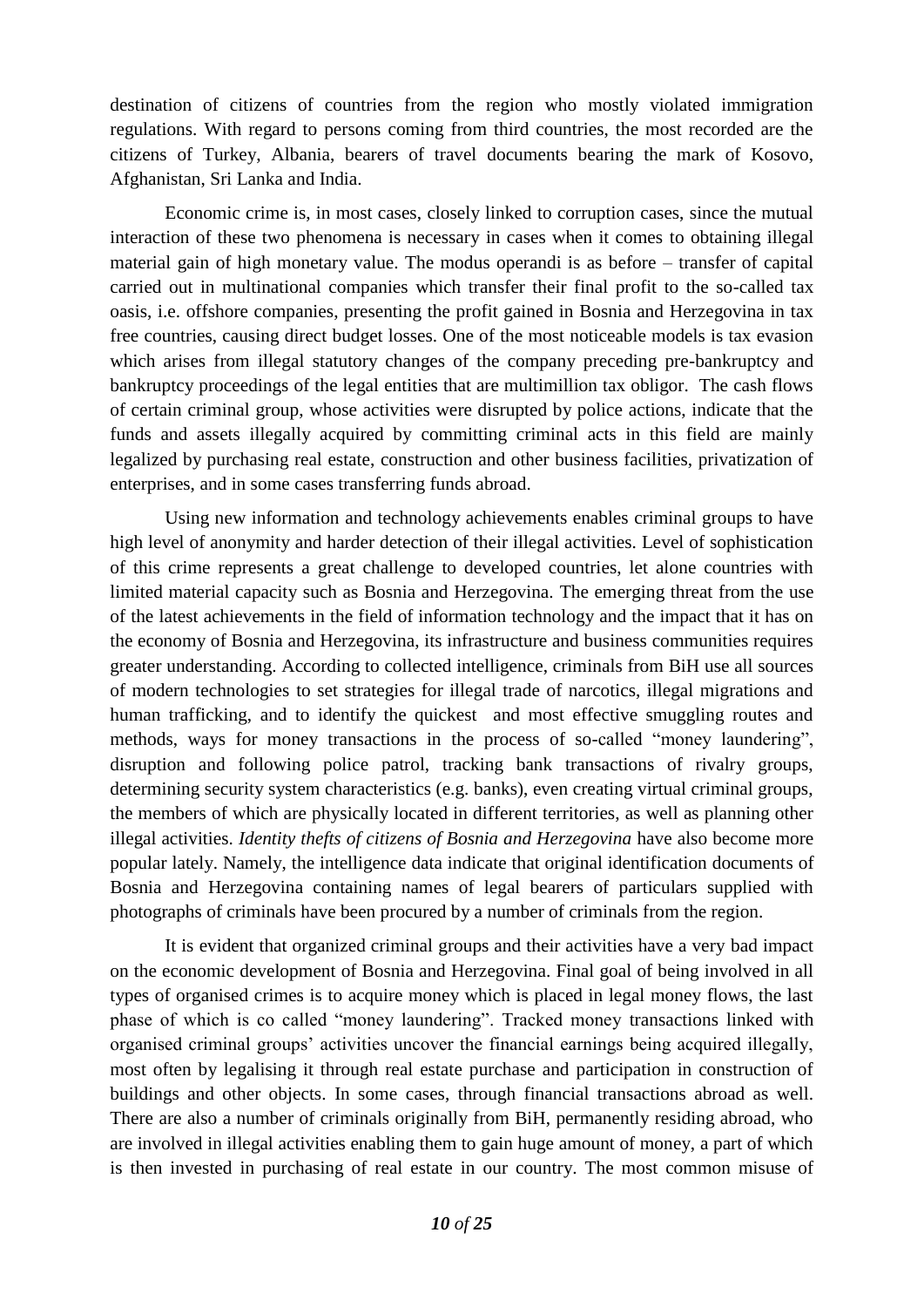business activities is founding fictive firms participating in fictive legal businesses through misuse of banking sector. Money is mainly invested into purchase of real estate, through banking system, and for opening firms and buying equipment (rent-a-car companies), paying goods and services, and certain amount is withdrawn in cash for purchasing real estate, for spending money on expensive clothing, trips etc. Most often the cases of suspicious money being subject to money laundering in BiH come from the *off-shore zones*, and it often happens that money acquired from different crime types in BiH is transferred onto accounts *in off shore zones*. Apart from the said, money transfers being under certain origin suspicion regarding their legitimate origin. Organized criminal groups and their activities have a very bad impact on the economic development of Bosnia and Herzegovina. It is impossible to accurately calculate the material and financial damage that illegal activities of organized crime inflict on Bosnia and Herzegovina, but it is certain that is significant.

Illegal lending of money with enormous interest rates (usury or so called "loan sharking") remains one of the means that criminal groups are using for additional acquisition of illegal profits. The money borrowed is mainly acquired through some form of illegal activities or it is the money whose origin is not precisely determined.

Mutual interaction between corruption and organized crime represents one of the most dominant factors that imperils the development and economic stability of Bosnia and Herzegovina. Data related to violation of law and corruptive activities in all segments of social businesses are continuously collected in line with the strategic documents for combating corruption in BiH. Even though the perpetrators are being sanctioned, there is still corruption among employees of different institutions who should, in accordance with their respective position, enable effective law enforcement. Previously identified connections between organized crime and various structures and levels of government are still functioning, and new connections are being established.

The most influential factors contributing to the expansion of organized crime are:

- $\checkmark$  unbalanced social-economic system and corruption,
- $\checkmark$  unstable political situation,
- $\checkmark$  specific geostrategic position of BiH,
- $\checkmark$  social inequality of the population and poverty,
- $\checkmark$  high unemployment rate,
- $\checkmark$  inadequate, inapplicable or selective application of regulations,
- $\checkmark$  lack of professionalism and misuse of modern technologies.

It is anticipated that the further development and expansion of organized crime in BiH, with varying intensity, will be impacted by the consequences of the global economic crisis. Previous experiences suggest that in the circumstances of the economic crisis, the forms of organized crime get new intensity and substance. Namely, the increase of unemployment rate and poverty could increase the number of potentially new organized crime bearers in all its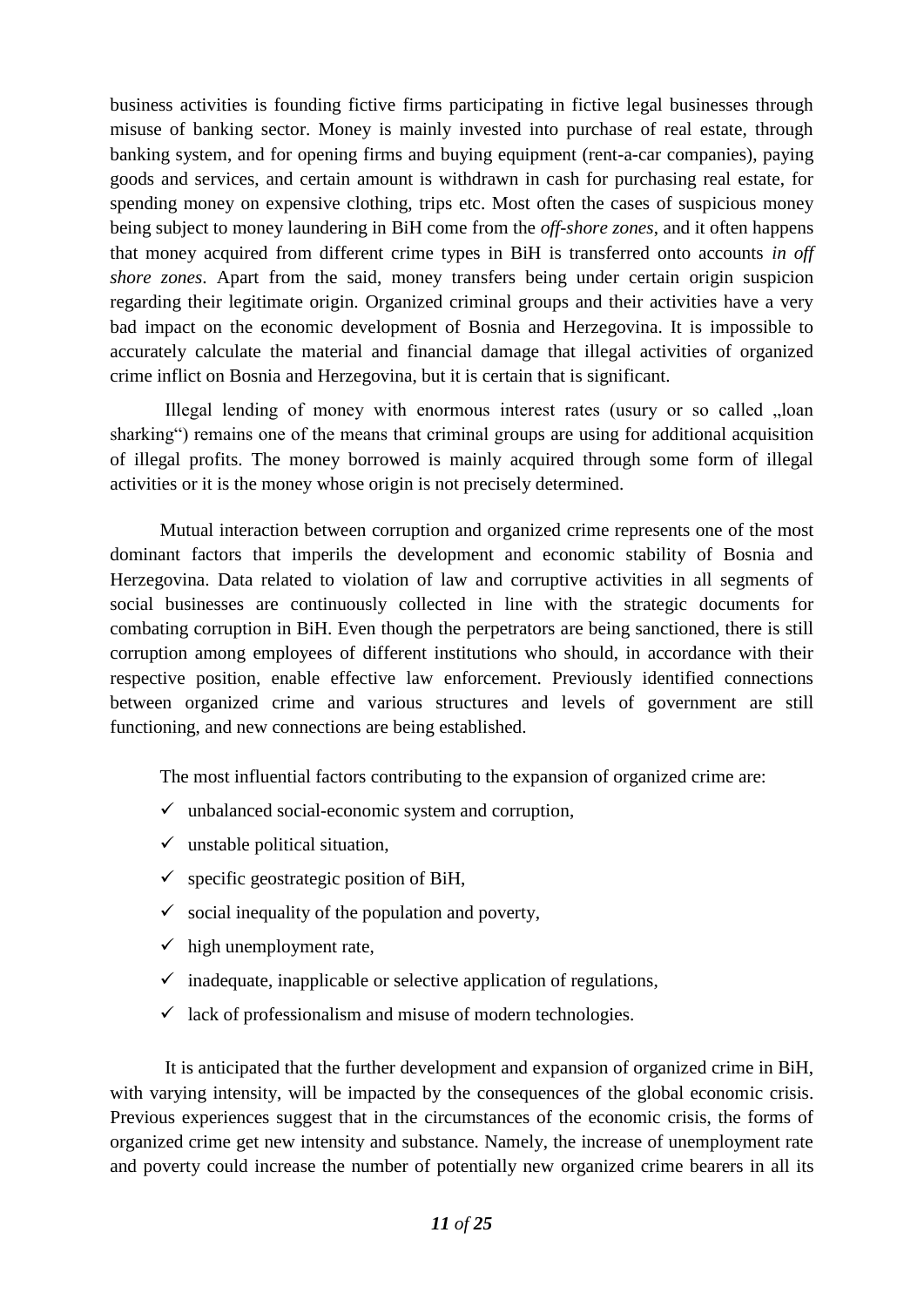forms, primarily in illicit narcotics trafficking, illegal migration, and all segments of illegal trafficking in high taxed goods, weapons, stolen vehicles, etc. All this could also influence the establishment of a "new" criminal relationship among the "influential" organized crime bearers, which would result in mutual confrontations with the use of violence (murders, ransoms, abductions, etc.).

The activities of organised criminal groups cause negative impact on the fiscal system, social and legal security and overall security situation in Bosnia and Herzegovina, and profit is the main motivation and driving force of organised crime and each of its activities is aimed at increasing profit and placing it into legal flows.

In the case of ensuring stagnation and elimination of the effects of economic and social problems, with an adequate political decision, all forms of organized crime could be reduced with the tendency of their weakening and elimination of the overall negative effect in society.

For these reasons, it is necessary for the Strategy to anticipate a continuous and integrated process of measures and activities of government institutions at all levels and other relevant entities in Bosnia and Herzegovina in the fight against organized crime.

The prevention, detection and sanctioning of organized crime is of great importance for increasing the credibility of Bosnia and Herzegovina, as an equal partner in international relations, which is able to give its full contribution to the fight against organized crime. The development and efficient implementation of strategic documents in this area is a proactive approach in the fight against organized crime, which carries the perspective of changes in our overall capabilities, and it implies coordination and better use of intelligence and operational data, as well as information derived from the analysis of law enforcement agencies, knowledge improvement, enhanced mutual cooperation between institutions and agencies in Bosnia and Herzegovina, and more efficient law enforcement, as well as strengthening international cooperation.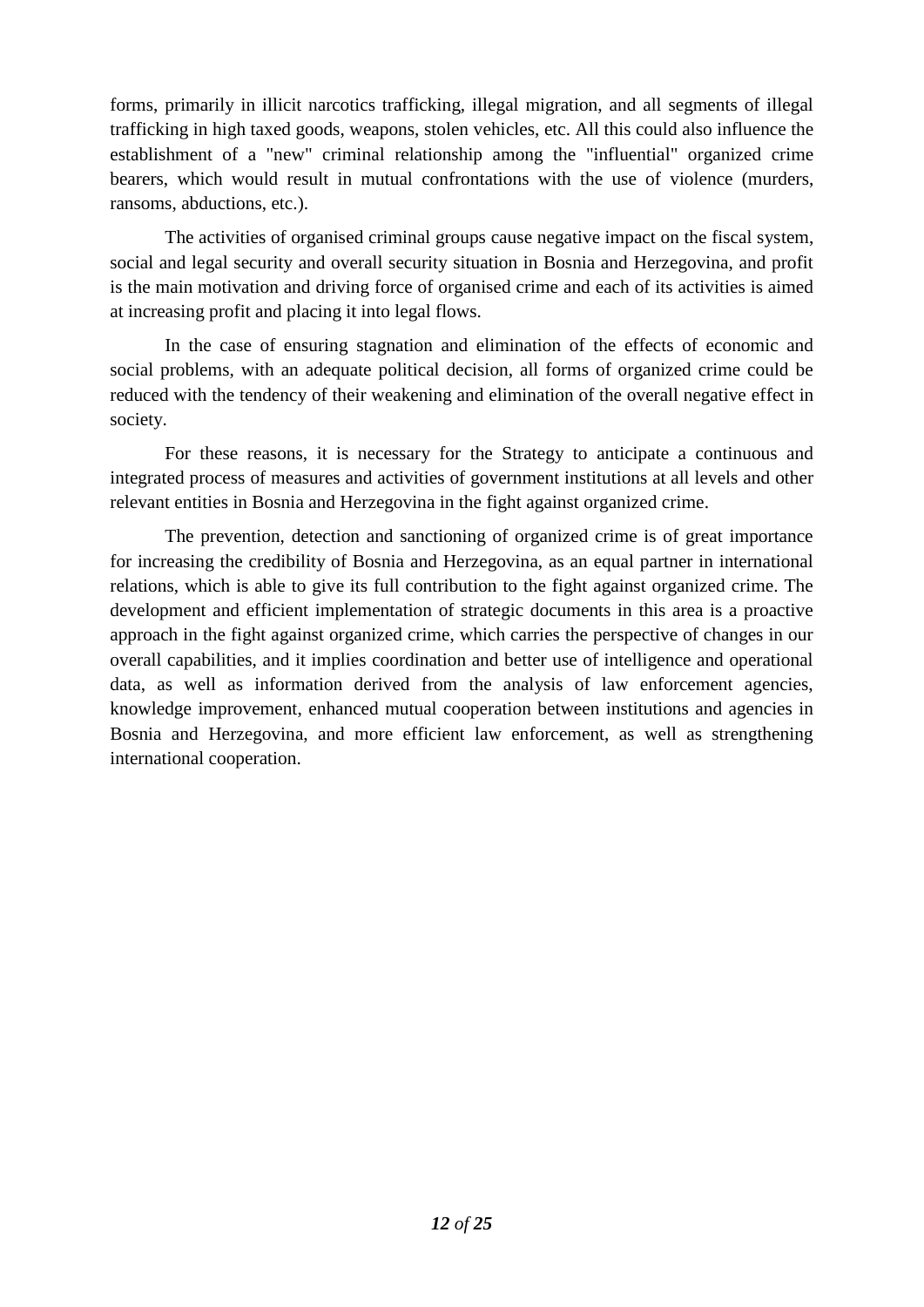#### <span id="page-12-0"></span>**5. FRAMEWORK FOR FIGHT AGAINST ORGANIZED CRIME**

#### <span id="page-12-1"></span>*5.1. Legislative framework*

Bosnia and Herzegovina has ratified the most important conventions related to fight against organized crime. The Strategy is based on currently valid laws, conventions, bilateral and multilateral treaties, as well as other legal acts passed and adopted by the date the Strategy will be entered into force.

Establishing a modern and comprehensive legal framework in line with relevant international standards is one of the crucial systematic conditions for efficient fight against organized crime in Bosnia and Herzegovina. All bodies responsible for the fight against organized crime are assessing the effectiveness of the legal framework to assure its improvement in line with the needs.

The competencies, powers and actions of all bodies, institutions and agencies of Bosnia and Herzegovina participating in the fight against organized crime are regulated by several laws, and these are the most important: Criminal Procedure Code of Bosnia and Herzegovina ("Official Gazette of BiH" no. 3/03, 32/03, 36/03, 26/04, 63/04, 13/05, 48/05, 46/06,76/06, 29/07, 32/07, 53/07, 76/07, 15/08, 58/08, 12/09, 16/09, 93/09, 72/13); Criminal Code of Bosnia and Herzegovina ("Official Gazette of BiH" no. 3/03, 32/03, 37/03, 54/04, 61/04, 30/05, 53/06, 55/06, 32/07, 8/10, 47/14, 22/15, 40/15); Law on Prosecutor's Office of Bosnia and Herzegovina ("Official Gazette of BiH" no. 24/02, 3/03, 37/03, 42/03, 9/04, 35/04, 61/04 and 49/09); Law on Court of Bosnia and Herzegovina ("Official Gazette of BiH" no. 49/09 – revised version, amendment no. 74/09 and 97/09); Law on Police Officials of Bosnia and Herzegovina ("Official Gazette of BiH" no. 27/04, 63/04, 5/06, 33/06, 58/06,15/8, 63/08, 35/09 and 7/12); Law on State Investigation and Protection Agency ("Official Gazette of BiH" no. 27/04, 35/05, 49/09, 40/12); Law on Border Police of Bosnia and Herzegovina ("Official Gazette of BiH" no. 50/04, 27/07 and 59/09); Law on Service for Foreigners' Affairs ("Official Gazette of BiH" no. 54/05, 36/08); Law on Directorate for Coordination of Police Bodies and Agencies for Police Support of Bosnia and Herzegovina ("Official Gazette of BiH" no. 36/08); Law on Agency for Prevention of Corruption and the Coordination of the Fight against Corruption ("Official Gazette of BiH" no. 103/09 and 58/13); Law on Protection of Persons Reporting Corruption in the Institutions of Bosnia and Herzegovina ("Official Gazette of BiH" no. 100/13); Law on Prevention of Money Laundering and Financing of Terrorist Activities ("Official Gazette of BiH" no. 47/14 and 46/16); Law on Protection of Witnesses under Threat and Vulnerable Witnesses ("Official Gazette of BiH" no. 3/03, 21/03, 61/04, 55/05); Law on Witness Protection Program in Bosnia and Herzegovina ("Official Gazette of BiH" no. 36/14); Law on Freedom of Access to Information in Bosnia and Herzegovina ("Official Gazette of BiH" no. 28/00, 45/06, 102/09, 62/11 and 100/13); Law on Personal Data Protection ("Official Gazette of BiH" no. 49/06, 76/11 and 89/11); Law on Secret Data Protection ("Official Gazette of BiH" no. 54/05 and 12/09); Law on Execution of Criminal Sanctions, Detention and Other Measures of Bosnia and Herzegovina ("Official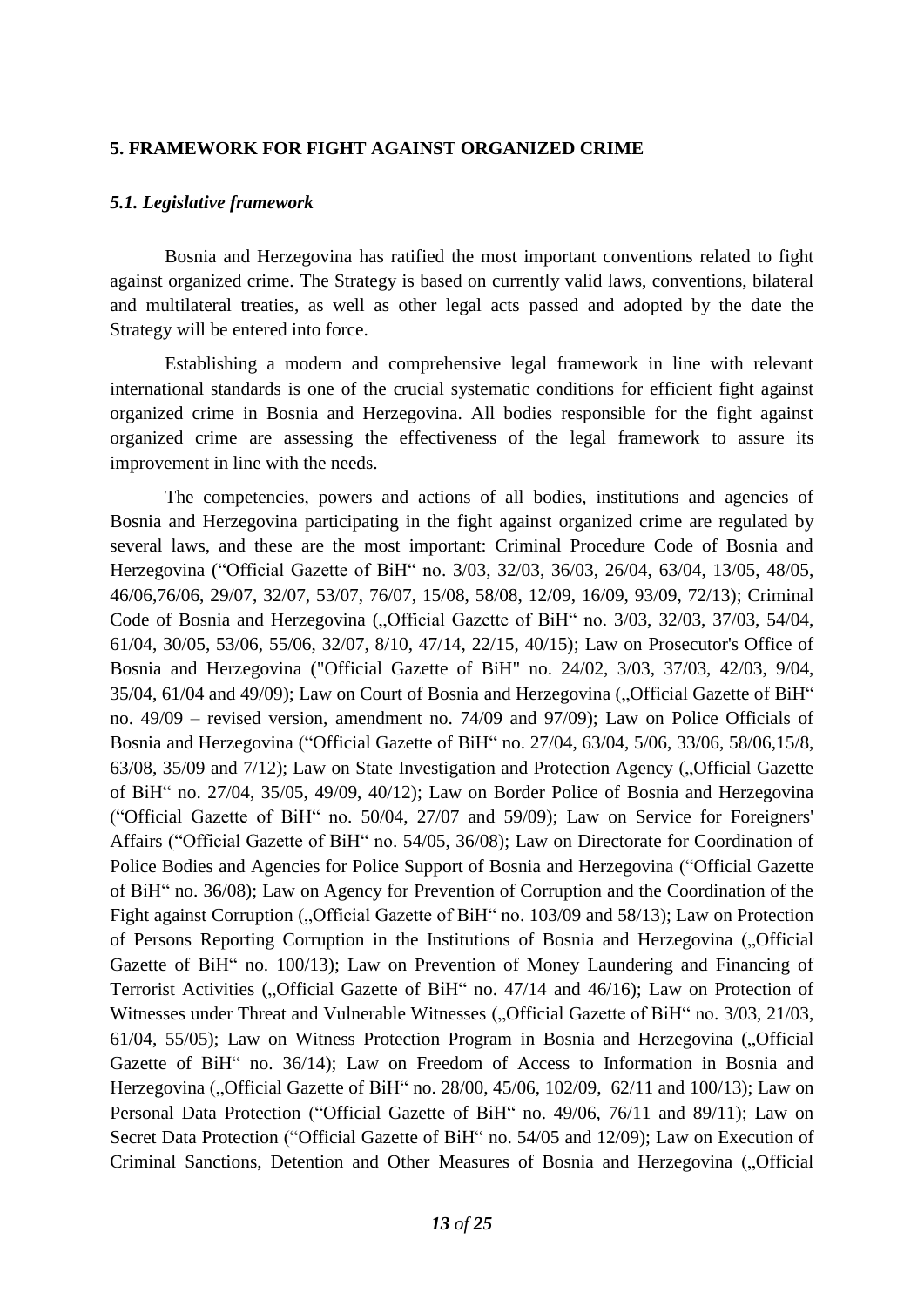Gazette of BiH" no. 22/16, revised text); Law on Establishment of Institute for Execution of Criminal Sanctions, Detention and Other Measures of Bosnia and Herzegovina ("Official Gazette of BiH" no. 24/08); Law on International Legal Assistance in Criminal Matters ("Official Gazette of BiH" no. 53/09 and 58/13); Law on Intelligence and Security Agency of Bosnia and Herzegovina ("Official gazette of BiH" no. 12/04, 20/04, 56/06, 50/08 and  $12/2009$ ); Law on Foreigners ("Official Gazette of BiH" no. 88/15) and Law on Movement and Stay of Aliens and Asylum ("Official Gazette of BiH" no. 11/16).

The competencies, powers and actions of all institutions of the Entities and institutions of Brcko District of BiH participating in the fight against organized crime are regulated by several laws, and these are the most important:

- $\checkmark$  Criminal Procedure Code of Brcko District of BiH ("Official Gazette of Brcko District of BiH" no. 33/13 and 27/14); Criminal Code of Brcko District of BiH ("Official Gazette of Brcko District of BiH" no. 33/13 and 26/16); Law on Police of Brcko District of BiH ("Official Gazette of Brcko District of BiH" no. 2/00 and 33/05); Law on Police Officials of Brcko District of BiH ("Official Gazette of Brcko District of BiH" no. 41/07 and 4/08); Law on Execution of Criminal and Minor Offence Sanctions ("Official Gazette of Brcko District of BiH" no. 8/00, 1/01, 19/07 and 36/07); Law on Execution of Criminal Sanctions, Detention and Other Measures in Brcko District of BiH ("Official Gazette of Brcko District of BiH" no. 31/11); Law on Confiscation of Unlawfully Acquired Property by Criminal Offence ("Official Gazette of Brcko District of BiH" no. 29/16);
- $\checkmark$  Criminal Procedure Code of the Federation of BiH ("Official Gazette of FBiH" no. 35/03, 37/03, 56/03, 78/04, 28/05, 55/06, 27/07, 53/07, 9/09, 12/10 and 8/13); Criminal Code of the Federation of BiH ("Official Gazette of FBiH" no. 36/03, 37/03, 21/04, 69/04, 18/05, 42/10, 42/11, 59/14, 76/14 and 46/16); Law on Internal Affairs of the Federation of BiH ("Official Gazette of FBiH" no. 81/14); Law on Police Officials of the Federation of BiH ("Official Gazette of FBiH" no. 27/05 and 70/08); Law on Execution of Criminal Sanctions of the Federation of BiH ("Official Gazette of FBiH" no. 44/98, 42/99, 12/09 and 42/11); Law on Confiscation of Unlawfully Acquired Property by Criminal Offence of FBiH ("Official Gazette of FBiH" no. 71/14);
- $\checkmark$  Criminal Procedure Code of Republika Srpska ("Official Gazette of RS" no. 53/12); Criminal Code of Republika Srpska ("Official Gazette of RS" no. 64/17); Law on Police and Internal Affairs of Republika Srpska ("Official Gazette of RS" no. 57/16 and 110/16); Law on Execution of Criminal Sanctions of Republika Srpska ("Official Gazette of RS" no. 12/10, 117/11 and 98/13 and 44/16); Law on Enforcement Procedure of Republika Srpska ("Official Gazette of RS" no. 59/03); Law on Suppression of Corruption, Organized and Most Serious Forms of Economic Crime ("Official Gazette of RS" no. 39/16); Law on Witness Protection during Criminal Procedure of Republika Srpska ("Official Gazette of RS" no. 48/03); Law on Public Prosecutor's Office of Republika Srpska ("Official Gazette of RS" no. 69/16); Law on Courts of Republika Srpska (...Official Gazette of RS" no.  $37/12$  and  $44/15$ ); Law on Execution of Criminal Sanctions of Republika Srpska ("Official Gazette of RS" no. 12/10, 117/11, 98/13 and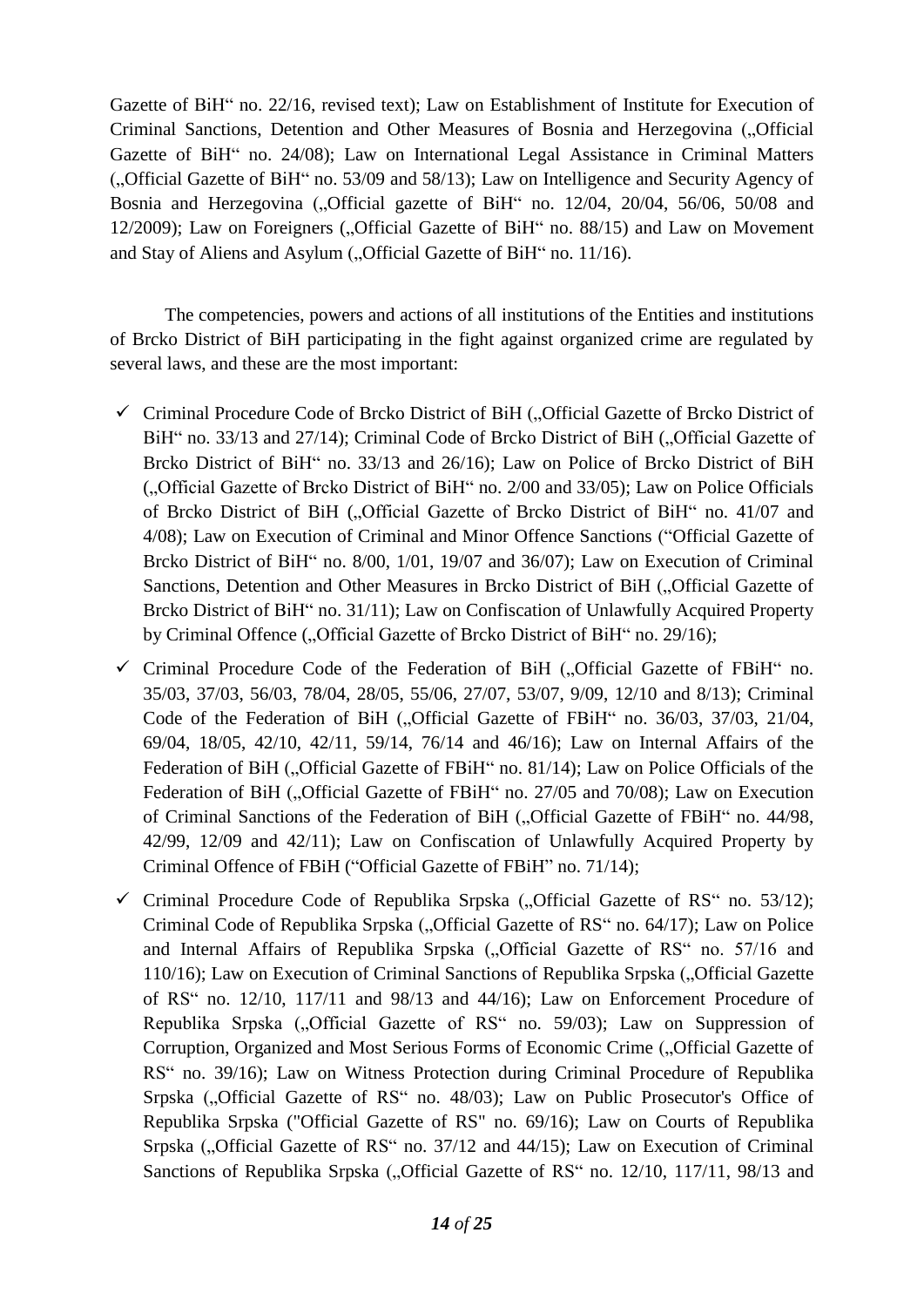44/16); Law on Confiscation of Unlawfully Acquired Property by Criminal Offence ("Official Gazette of RS" no. 12/10).

The necessary conditions were set for a more efficient fight against all forms of organized crime with the changes and amendments of positive legislation in Bosnia and Herzegovina, primarily substantive and procedural criminal legislation over the past years, and the provisions of international legal standards in this field have also been implemented.

The aim of these changes can be briefly described as: more effective fight against growing organized crime and corruption, incorporating new methods in combating complex forms of contemporary crime, accelerating criminal proceedings, simplifying criminal proceedings for minor criminal offenses, protecting human rights and freedoms and harmonization of criminal and legal regulations in Bosnia and Herzegovina.

#### <span id="page-14-0"></span>*5.2. Institutional framework in the fight against organized crime*

The Council of Ministers of BiH as the holder of the executive power at the level of Bosnia and Herzegovina, as well as the executive authorities at the Entity levels and the Brcko District of BiH, direct and coordinate the work of the administrative bodies and monitor their performance. Political will of the organs of executive power and other subjects of the political system plays a very important role in the fight against organized crime. The existence and stability of the political will, the adoption and implementation of appropriate regulations, as well as the strengthening of the bodies, i.e. the institutional framework and policies, represent the conditions necessary for the successful implementation of the Strategy.

At the level of Bosnia and Herzegovina, among others within the Ministry of Security of Bosnia and Herzegovina, the State Investigation and Protection Agency (SIPA) and the Border Police of BiH (GP BiH) are involved in operational activities in the fight against organized crime.

The competences of the State Investigation and Protection Agency (SIPA) are regulated by the Law on State Investigation and Protection Agency and mainly refer to organized crime, terrorism, war crimes, human trafficking and other criminal offenses against humanity and values protected by international law, and severe financial crimes. SIPA processes data and keeps records in accordance with the Law on Police Officials of BiH, the Law on Personal Data Protection of BiH and other regulations of Bosnia and Herzegovina. The Financial Intelligence Department (FID) of SIPA is responsible for preventing money laundering and financing of terrorist activities. With the existing financial and human resources, SIPA is capable of conducting the most complex organized crime investigations.

The competences of the Border Police of BiH are regulated by the Law on Border Police of BiH and include: implementation of the Law on Border Control, the Law on Movement and Stay of Aliens and Asylum, prevention, detection and investigation of criminal offenses regulated by criminal codes of Bosnia and Herzegovina when these crimes are directed against state border security or against the execution of tasks and duties under the jurisdiction of the Border Police of BiH. This includes criminal offenses in accordance with the provisions on misuse of public documents for identity check and obligation of having a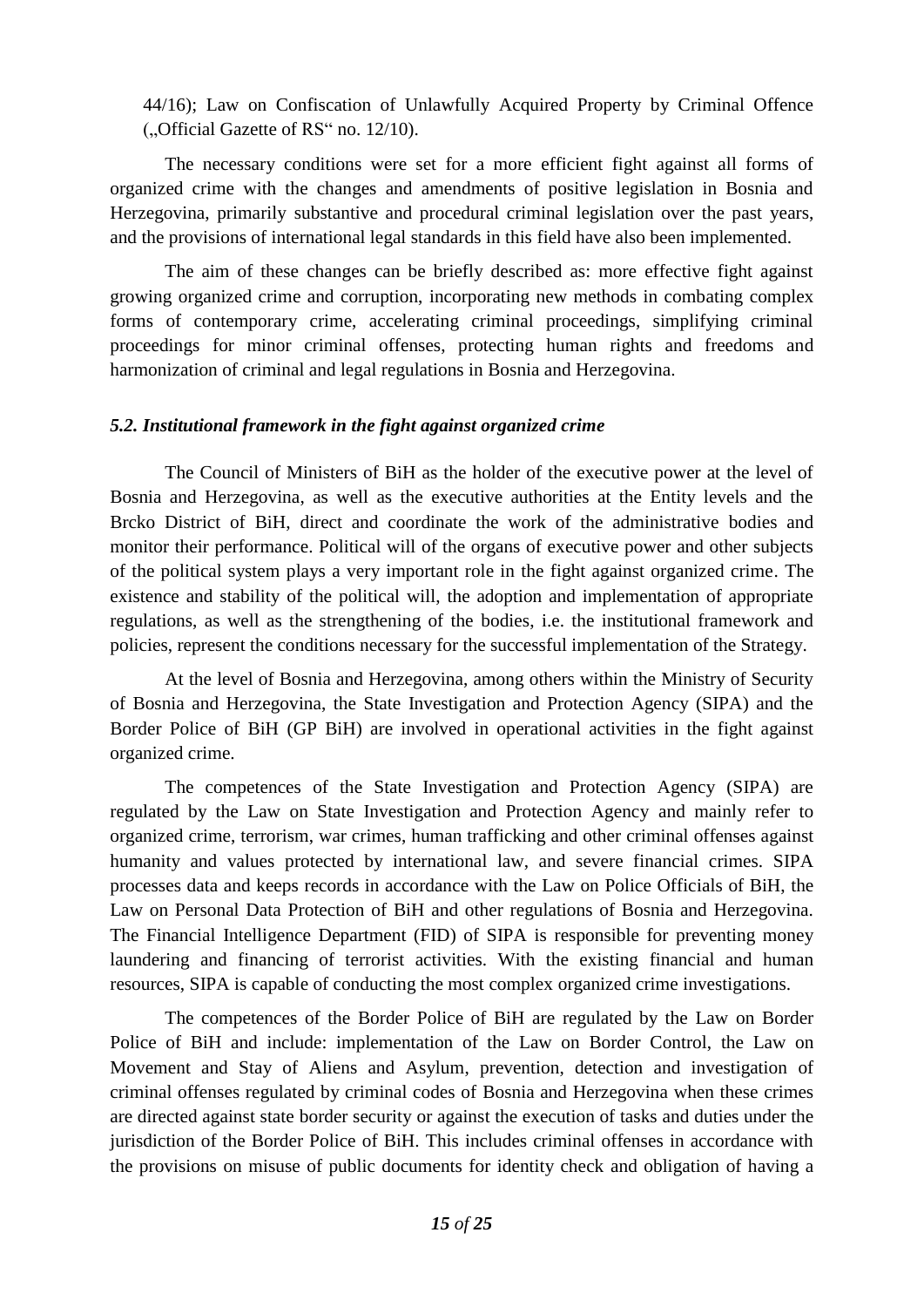visa, as well as provisions on movement and residence of aliens and asylum if criminal offences have been committed while crossing border or when directly related to border crossings; criminal offenses related to prohibited transportation of goods over a state border, goods without official approval or in cases of breaching the valid ban.

Within the Border Police of BiH there is a Central Investigation Office responsible for prevention and detection of criminal offenses in the area of organized cross-border crime, particularly in the human smuggling, illegal migration and smuggling of goods.

Within the Directorate for Coordination of Police Bodies of BiH, there is a Sector for International Operational Police Cooperation, which within its jurisdiction daily exchange operational and strategic information in international police cooperation through cooperation with INTERPOL, EUROPOL and SELEC, as well as through accredited foreign police liaison officers in BiH.

The Court of Bosnia and Herzegovina and the Prosecutor's Office of Bosnia and Herzegovina operate at the level of Bosnia and Herzegovina and their jurisdictions are prescribed by the Law on the Court of BiH and the Law on the Prosecutor's Office of BiH.

The Prosecutor's Office of Bosnia and Herzegovina is an institution whose jurisdiction is determined by the Law on the Prosecutor's Office of BiH. Among other things, it is responsible for the criminal offenses of organized crime at the level of Bosnia and Herzegovina, and in particular for the criminal offenses of international trafficking in narcotic drugs, human trafficking, criminal offenses of corruption where perpetrators are representatives of the institutions of Bosnia and Herzegovina, as well as for criminal offenses of economic crime endangering the economic integrity and unity of the market in Bosnia and Herzegovina. For the purpose of investigating and prosecuting criminal offenses more efficiently, the Special Department for Organized Crime, Economic Crime and Corruption was established within the Prosecutor's Office of Bosnia and Herzegovina.

There are both district/basic and cantonal/municipal prosecutor offices operating at the entities' levels whereas there is the Prosecutor Office of Brčko District of Bosnia and Herzegovina operating within Brčko District. Following the law on stamping out of corruption, organised crime and the most aggravated economy crimes, there is a special department for stamping out corruption, organised crimes and the most aggravated economy crimes formed up within the Republic-level public prosecutor's office. For prosecuting and identifying perpetrators of the other criminal acts prescribed by Article 13, the crimes such as "Criminal association" and "Organised crime" are within competence of a special Prosecutor's department.

Intelligence-security agency (OSA) acts upon the Law on intelligence-security agency of Bosnia and Herzegovina. It is directly accountable to the Parliamentary assembly of Bosnia and Herzegovina for its work, which is being realised through the Commission for supervision of work performed by OSA. Apart from the rest, the OSA works encompass gathering, analysis and dissemination of data on organised crime, which as per its character, poses a threat to security at global level and to security of Bosnia and Herzegovina, especially when it comes to drug trafficking, firearm trafficking and human trafficking, illegal production of weapon for massive destruction at international or components, materials and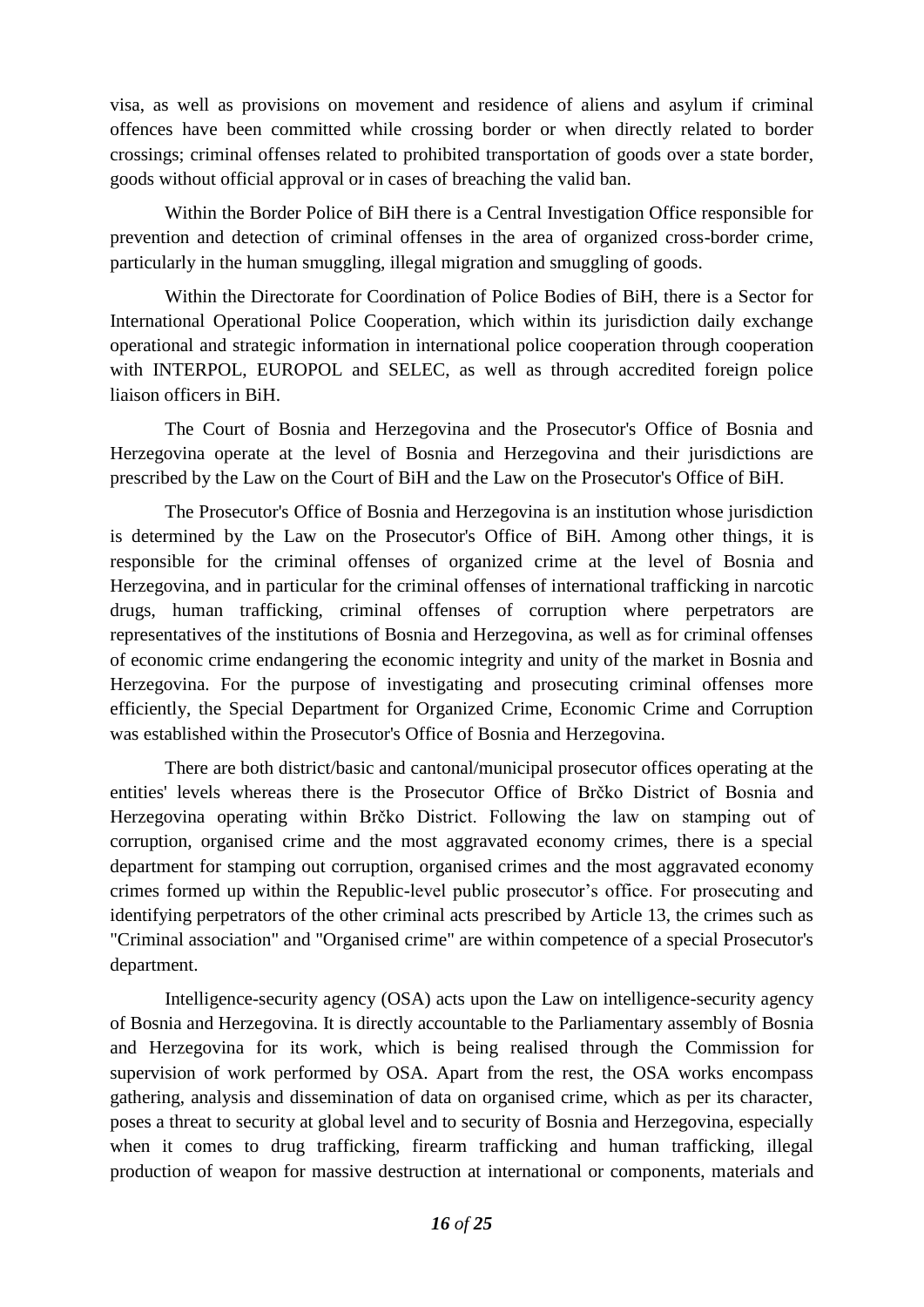devices which are need for their production, illegal trade of goods and technologies being under international control.

Indirect taxation authority of Bosnia and Herzegovina, as an independent administrative organisation at Bosnia and Herzegovina level, enacts legal and other regulations on indirect taxation and policy which is stipulated by the Council of Ministers of Bosnia and Herzegovina following the proposal by the Steering board of Indirect taxation authority. It is established by the Law on indirect taxation system and it is directly accountable to the Council of Ministers of Bosnia and Herzegovina through its steering board. The competence of the Indirect taxation authority of Bosna and Herzegovina is regulated by the Law on Indirect taxation authority, which apart from the rest, is dealing with suppression, detection and investigation of the customs, tax and other offences, and therefore, in compliance with respective prosecutor's instructions and management of activities referring to investigation of crimes related to indirect taxation through its organisational section of the Sector for implementation of procedures.

At the Bosnia and Herzegovina level, the Service for Foreigners Affairs, as an administrative organization within the Ministry of Security of Bosnia and Herzegovina, with operational autonomy, is established by the Law on Service for Foreigners Affairs. The competencies of the Service are prescribed by the aforementioned Law, but the most important competence in the context of this Strategy is to prevent and counter illegal migration as a potential risk, which Service conducts through operational activities in verification procedures of letters of invitation and residence permit, by collecting information and knowledge about the organisers of illegal transfer and smuggling of persons, the identification of the routes and routes for the movement of illegal migrants, exchange of collected knowledge and information with law enforcement agencies in Bosnia and Herzegovina, inspection controls on the movement and stay of foreign citizens, and taking repressive activities towards them.

In addition to the institutions of Bosnia and Herzegovina participating in the suppression and prevention of organised crime, institutions at the entity and district level participate as well: The Federation Ministry of Internal Affairs (FMUP) and the Ministry of Internal Affairs of the Republika Srpska (MUP RS) and the Police of the Brčko District of Bosnia and Herzegovina.

Within the Federation of Bosnia and Herzegovina there are ten cantons. In each of the cantons there is a cantonal ministry of the interior, which consists of several police administrations formed on a territorial and functional principle. Police administrations consist of two or more police stations (municipal level). The competencies of the Federal Ministry of Internal Affairs (Federal Police Directorate of the Ministry of Internal Affairs) are prescribed by the Law on Internal Affairs of the Federation of Bosnia and Herzegovina and relate, inter alia, to the suppression of the criminal offenses of terrorism, inter-cantonal crime, marketing of narcotic drugs, organised crime, and discovering and arresting perpetrators of these crimes. The cantonal ministries of the interior have competencies prescribed by the cantonal laws on internal affairs.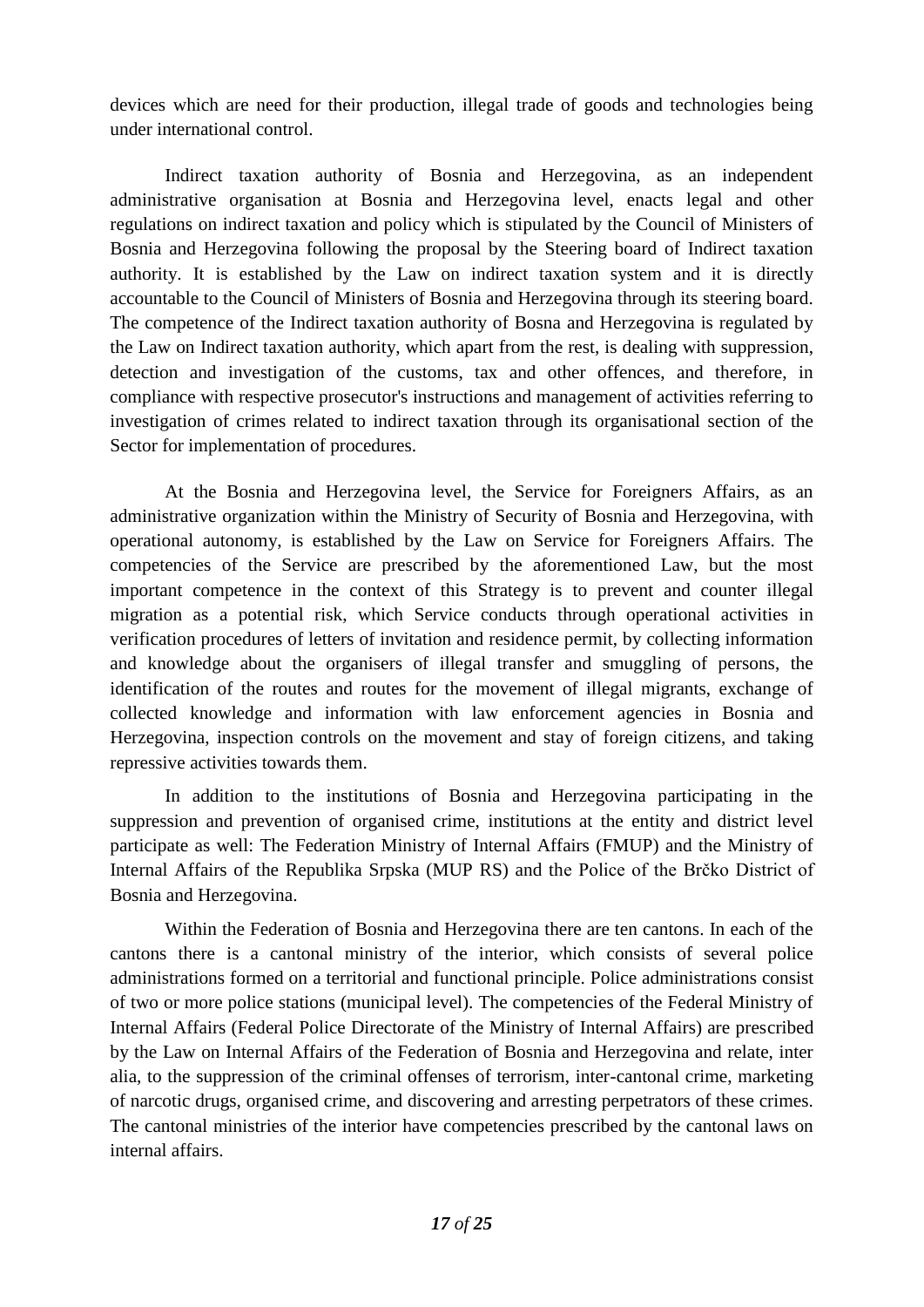In accordance with the Law on Police and Internal Affairs, the Ministry of Internal Affairs of Republika Srpska (MUP RS), among other things, is in charge of suppressing all forms and types of crime. A new reform of the organisational structure was carried out within the Ministry. The Ministry is organised through the work of ten police administrations in the territory of the Republic of Srpska, which are outside the Ministry's headquarters but are directly subordinated to the Ministry's headquarters. Functionally, the Ministry has at its headquarters twelve basic organisational units, one of which is the Directorate for Organised and Serious Crime, consisting of three units: The Organised Crime and Drugs Unit, the Special Operations Unit and the Unit for Operational Analytics. Also, the main organisational unit at the headquarters of the Ministry is the Criminal Police Directorate, which has within its two units the Department for Economic Crime and Corruption, the Department for Financial Investigations and Money Laundering and the Department of High-Technology Crime.

 The Republic of Srpska has established a legal and institutional framework for combating high-tech crime. Through intensive inter-party co-operation, the level of integration in the global context is raising daily and it promotes the fight against this type of threat. All previous investigations of the Department of High-Technology Crime of the Ministry of Interior of Repubic Srpska were of international character and were organised with international partners because high-technology crime does not recognise the physical boundaries of states but is constantly on the international level. As for this area, it is planned to tackle it as soon as possible and as well as to build up skilfulness with the aim of establishing harmonisation of the best international practices in the fight against hightechnology crime.

Police of the Brčko District of Bosnia and Herzegovina have full, real and local competence in the area of the Brčko District of Bosnia and Herzegovina prescribed by the Law on Police of the Brčko District of Bosnia and Herzegovina. Within the Criminal Police Unit, the Department for Organised Crime, Drugs and the Department of Economic Crime and Corruption, was formed.

 There are real difficulties in coordinating the work of a large number of agencies in our security system, among other things because of the diversity of the legal framework that defines their competencies. Co-operation amongst entities in counter organised crime must be established in an effective manner, with the possibility of enhancing the work in joint investigations, better data exchange and information system efficiency in accordance with its competencies.

The need for a flexible response to all modern forms of organised crime, characterised by complexity, dynamism and their manifestation, requires establishing of new organisational units in accordance with the legal framework and budgetary possibilities.

## <span id="page-17-0"></span>*5.3. Analysis of capacity for counter organised crime*

All institutions and bodies that are responsible for counter organised crime are characterised by lack of personnel, both in numbers and in quality. On one hand, there is a tendency for the outflow of quality and experienced personnel into other institutions or bodies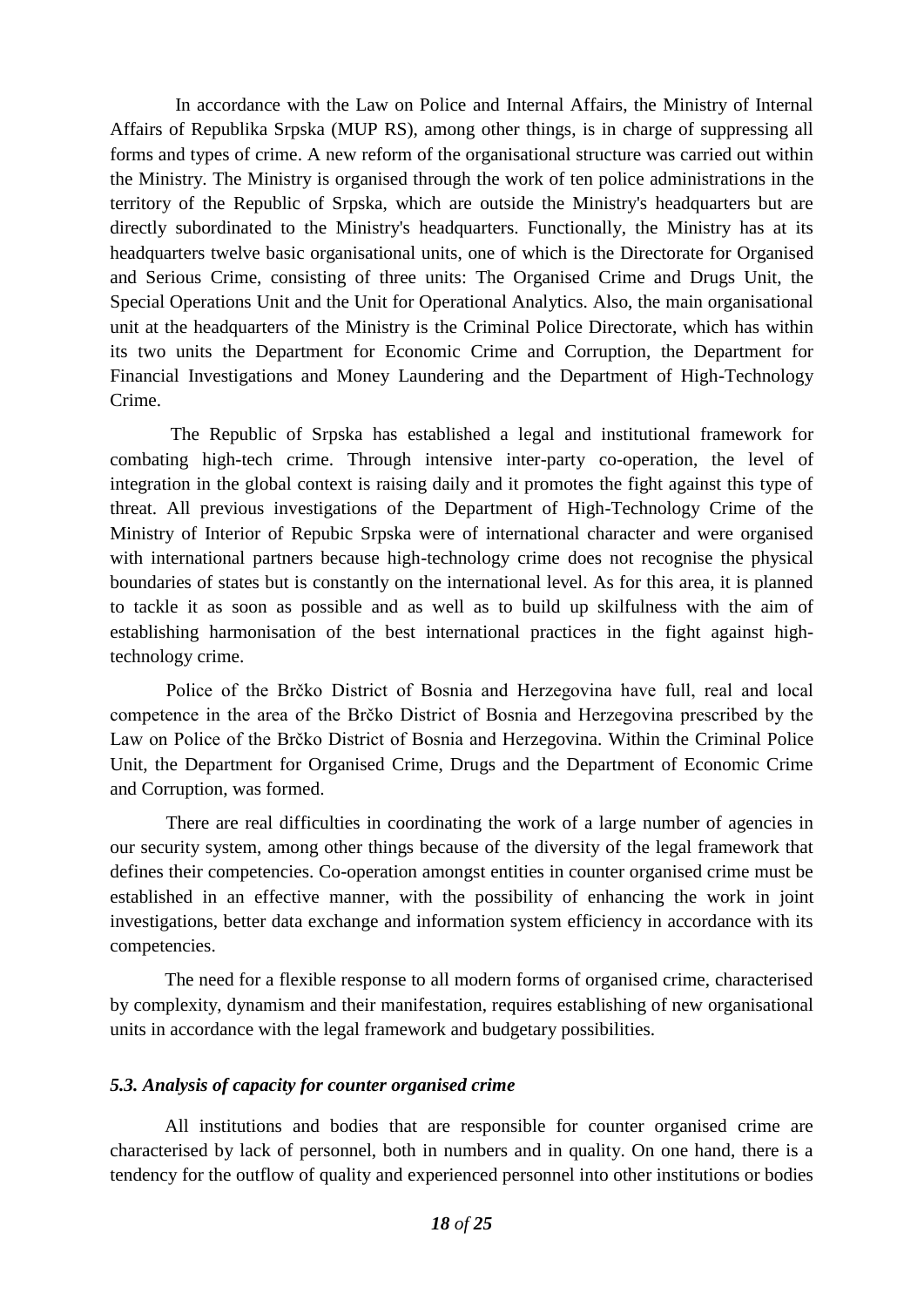or private sector, which attracts them with incomparably better material work conditions, and on the other hand, inflow of young and inexperienced employees who largely lack the knowledge and skills needed for successful fight against organised crime. In order to have highly skilful personnel for counter organised crime, a process of long-term direct engagement on these tasks and continuous training, as well as training for different types of specialisation, is required.

The specialisation of personnel for counter organised crime, as a process, does not have a lasting character at this time, nor there is a developed training system that would enable continuous acquisition of necessary competences. It is now being realised occasionally, through seminars, round tables, practical trainings, study visits, etc. It is especially necessary, in order to examine the specificity of organised crime, to improve methods of fighting, tactics of research and documentation of modern forms of crime, the application of special investigative techniques, conducting financial investigations and efficient seizure of property resulting from the commission of criminal offenses, implementation of international standards and the development of legal regulation in other areas.

Investing into modernization of infrastructure and equipment is an ongoing need, especially with regard to standardisation and contemporary tendencies of the modern age, bearing in mind the systems and equipment used by organised criminal groups today. This enables the integration and rapid response of all relevant institutions and bodies, and ensures a continuous and effective fight against organised crime.

The necessary funds for the implementation of activities are provided from the budget in Bosnia and Herzegovina. The basic objectives of the Strategy will be realised through various activities of institutions and bodies in Bosnia and Herzegovina and international institutions. The specific activities to be undertaken are the establishment of mechanisms and instruments for budget planning from the budget in Bosnia and Herzegovina, as well as from international funds and other sources of financing. There was also a need for increased coordination of the use of international funds and funding instruments.

A proactive approach to counter organised crime involves, among other things, the coordination and better use of intelligence, as well as information derived from strategic analysis (for example, risk and threat assessments), knowledge improvement, and enhanced interaction between institutions and bodies.

Preventive form of fighting organised crime includes various activities that reduce the possibility of committing criminal offenses and improve social factors that prevent emerging and spreading of organised crime. In addition, it contributes to informing and protecting victims of organised crime, which conditions co-operation and the connection of all actors of prevention at all levels. Also, an importance should be given to assessment of the possible impact of certain legal solutions on the prevention of organised crime.

Between EUROPOL and Bosnia and Herzegovina, in 2007, a Strategic Agreement on Co-operation between the Council of Ministers of Bosnia and Herzegovina and the European Police Office (EUROPOL), was signed and ratified, which prescribes exchange of exclusively non-operational information. The Agreement on Operational and Strategic Co-operation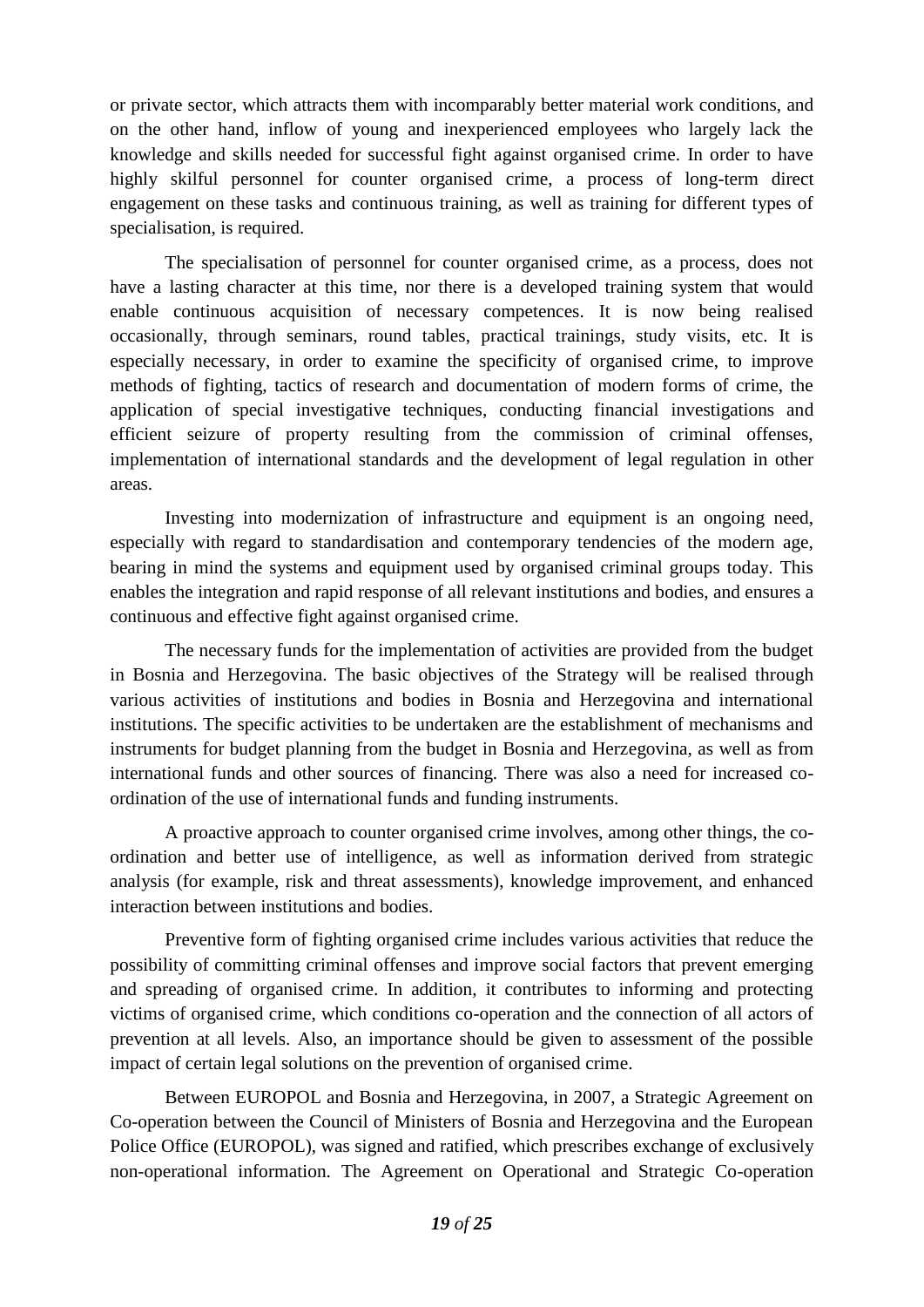between Bosnia and Herzegovina and EUROPOL (Operational Agreement), was signed on 31 August 2016 and entered into force in March 2017. However, in spite of that, the Operational Agreement is still not fully implemented since the Joint Contact Point for Bosnia and Herzegovina (ZKT) being prescribed, has not been established.

## <span id="page-19-0"></span>*6. BASIC OBJECTIVES IN COUNTER ORGANISED CRIME*

The Strategy for Counter Organised Crime defines the basic goals in the fight against organised crime, which are based on the assessment of threats from organised crime, the analysis of the realisation of the goals from the previous Strategy for the fight against organised crime, as well as other relevant analysis, information and reports about the state of organised crime.

- I. Continuous harmonisation of legal norms of Bosnia and Herzegovina with international standards referring counter organised crime and harmonisation of legal norms within Bosnia and Herzegovina;
- II. Improving the legal and institutional framework for counter organised crime;
- III. Strengthening capacities (human and material-technical) of all entities in Bosnia and Herzegovina participating in counter organised crime;
- IV. Develop a proactive approach in counter organised crime with the strengthening of inter-institutional and interagency co-operation in Bosnia and Herzegovina, the appropriate application of preventive and repressive action;
- V. Confiscation of property and assets obtained through committed organised criminal acts;
- VI. VI. Developing co-operation at the regional and international level, through intensified participation in international organisations, initiatives, working groups and bodies;
- VII. Strengthening co-operation of public institutions with the private sector and civil society;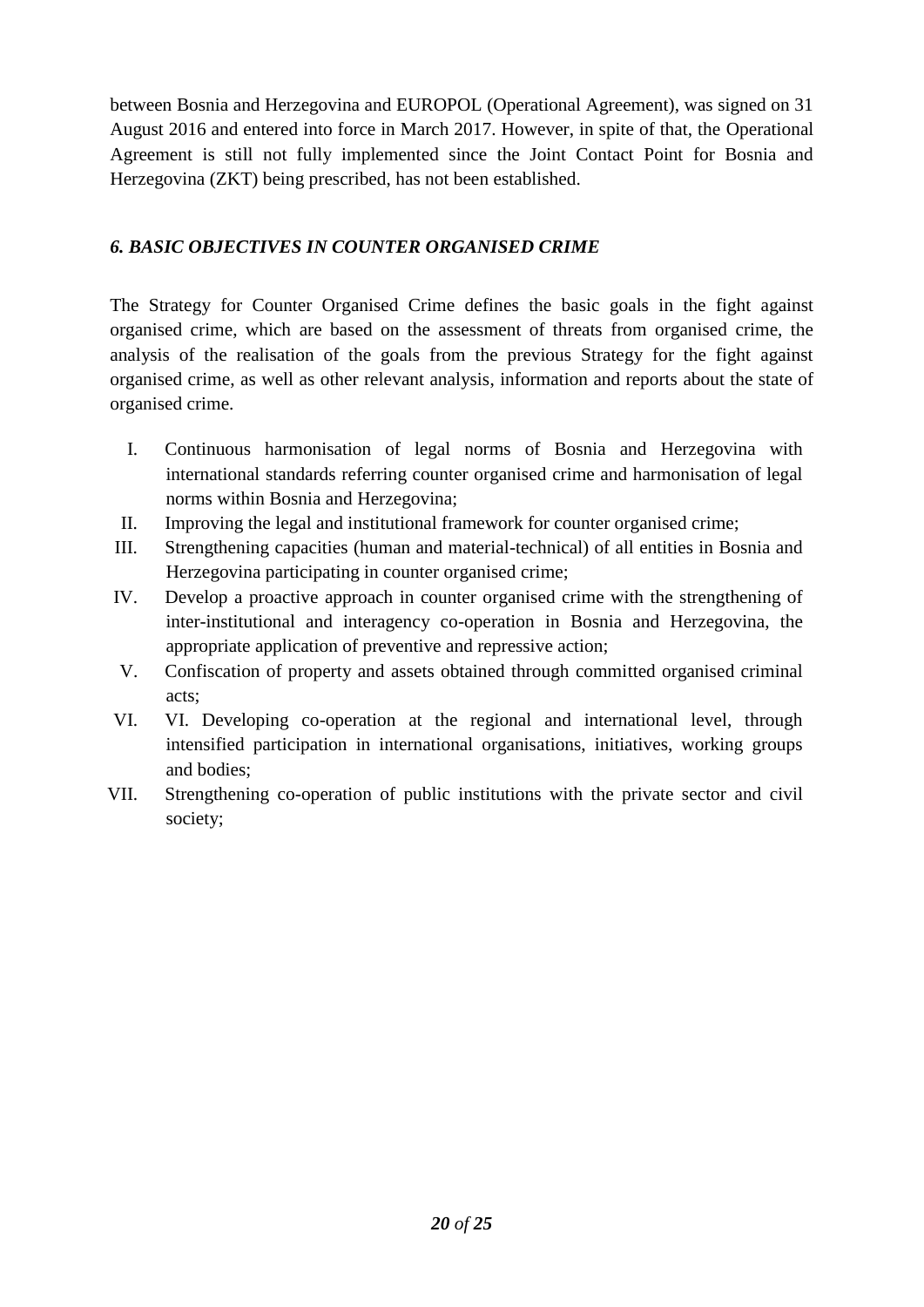## <span id="page-20-0"></span>*7. MEASURES FOR FIGHTING ORGANIZED CRIME*

On the basis of the Organized Crime Threat Assessment in Bosnia and Herzegovina, which identifies the basic challenges in the field of organized crime and envisages the further movement and development of organized crime in Bosnia and Herzegovina, as well as assessments of available capacities and possibilities for combating this phenomenon, measures have been established which should be undertaken, for each organized crime form, in the following period:

| Strategic goal I: Continuous harmonization of legal regulations in Bosnia and Herzegovina |  |                                                                                                                                                                     |  |
|-------------------------------------------------------------------------------------------|--|---------------------------------------------------------------------------------------------------------------------------------------------------------------------|--|
|                                                                                           |  | international standards for combating organized crime<br>with<br>and                                                                                                |  |
|                                                                                           |  | harmonization of legal regulations in Bosnia and Herzegovina                                                                                                        |  |
|                                                                                           |  | Analysis of statistical data against imposed penalties by final court's rulings in                                                                                  |  |
|                                                                                           |  | Bosnia and Herzegovina, against persons within an organized criminal group                                                                                          |  |
|                                                                                           |  | and the analysis of penalties against forms of organized crime defined in the                                                                                       |  |
| <b>Measure</b>                                                                            |  | criminal codes of BiH, and proposing measures in accordance with the analysis                                                                                       |  |
|                                                                                           |  | results                                                                                                                                                             |  |
|                                                                                           |  | Implementation of GRECO recommendations                                                                                                                             |  |
|                                                                                           |  | Implementation of international standards and best practices in order to prevent                                                                                    |  |
|                                                                                           |  | the use of new technologies for committing organized crime.                                                                                                         |  |
|                                                                                           |  | Implementation of MONEYVAL and FATF recommendations                                                                                                                 |  |
|                                                                                           |  | $\perp$ Harmonization of the law on foreign exchange operations in terms of more                                                                                    |  |
|                                                                                           |  | efficient control over the movement of cash across the border                                                                                                       |  |
|                                                                                           |  |                                                                                                                                                                     |  |
|                                                                                           |  | Strategic goal II: Improving the legislative and institutional framework for the fight against                                                                      |  |
|                                                                                           |  | organised crime                                                                                                                                                     |  |
|                                                                                           |  | Analysing legal frameworks for applying special investigative measures in order                                                                                     |  |
|                                                                                           |  | to make them more effective in practise                                                                                                                             |  |
|                                                                                           |  | Identifying issues in the practical use of special investigative measures in order                                                                                  |  |
| <b>Measure</b>                                                                            |  | to make them more efficient                                                                                                                                         |  |
|                                                                                           |  | $\perp$ Improving the legislative and institutional framework in order to suppress the                                                                              |  |
|                                                                                           |  | use of new technologies for committing organized crime                                                                                                              |  |
|                                                                                           |  | Intensifying activities to establish a joint contact point for cooperation with                                                                                     |  |
|                                                                                           |  | EUROPOL in order to fully implement the Agreement on operational and                                                                                                |  |
|                                                                                           |  | strategic cooperation between BiH and EUROPOL                                                                                                                       |  |
|                                                                                           |  | Strengthening and amending the legislative framework relating to the                                                                                                |  |
|                                                                                           |  | identification of pre-paid SIM card users (telephone and internet) and adequate<br>sanctioning of operators for failure to comply with positive regulations in this |  |
|                                                                                           |  | field                                                                                                                                                               |  |
|                                                                                           |  | Strengthening of the institutional capacities necessary for more efficient control                                                                                  |  |
|                                                                                           |  | of container/risky shipment                                                                                                                                         |  |
|                                                                                           |  | Enhancing supervision over the work of NGOs and the non-financial sector in                                                                                         |  |
|                                                                                           |  | accordance with the law                                                                                                                                             |  |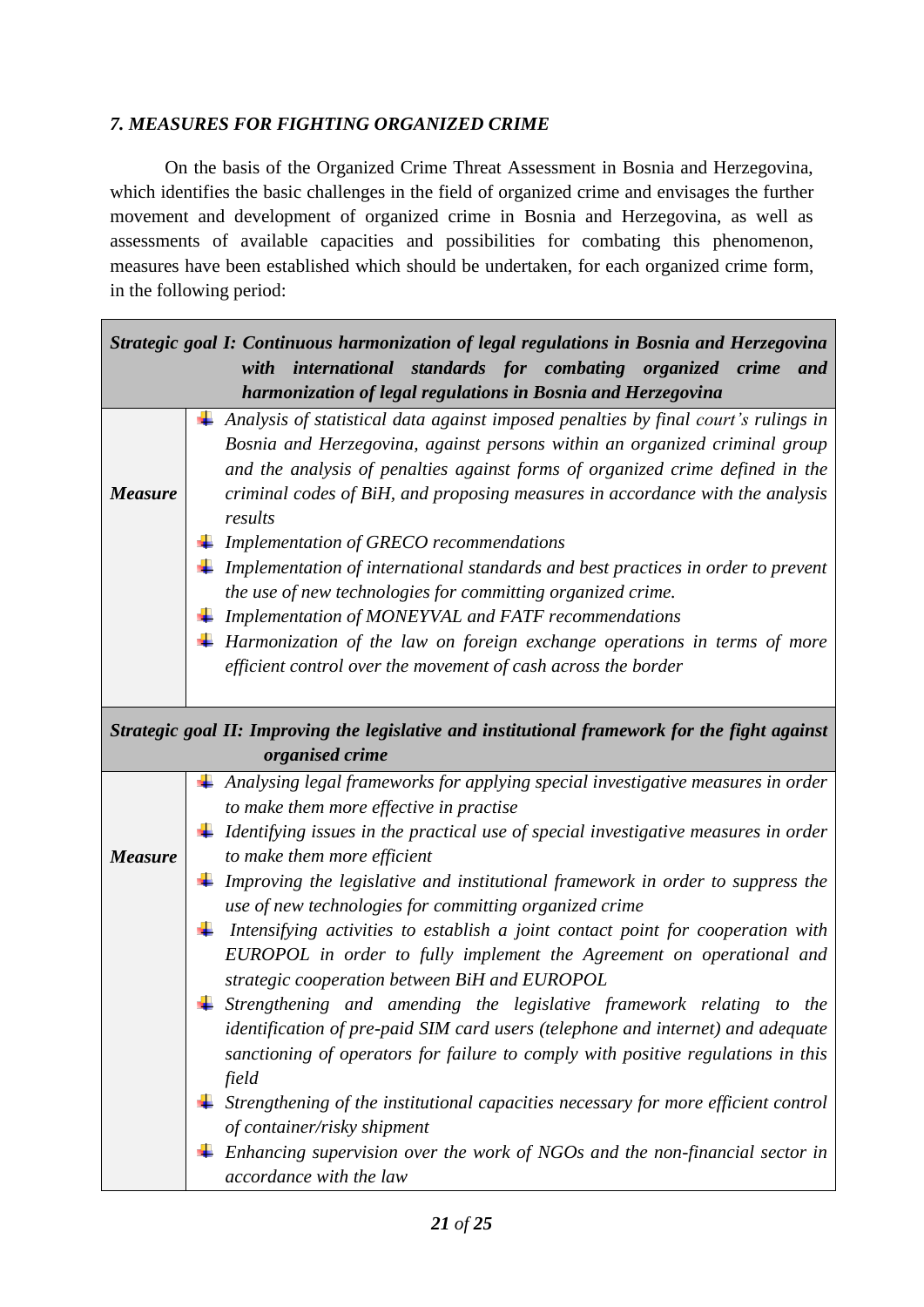| issues that are essential for preventing the misuse of new technologies.                                                                                                                                                                                                                                                                                                                                                                                                                                                                                                                                                                                                                                                                                                                                                                                                                                                                                                                                                                                                                                                                                                                                                                                                                                                                                                                                                                                                                                                                                                                                                                                                                                                                                                                                                                                                                                                                                                                                                                                                                                                                                                       |  |  |  |  |  |
|--------------------------------------------------------------------------------------------------------------------------------------------------------------------------------------------------------------------------------------------------------------------------------------------------------------------------------------------------------------------------------------------------------------------------------------------------------------------------------------------------------------------------------------------------------------------------------------------------------------------------------------------------------------------------------------------------------------------------------------------------------------------------------------------------------------------------------------------------------------------------------------------------------------------------------------------------------------------------------------------------------------------------------------------------------------------------------------------------------------------------------------------------------------------------------------------------------------------------------------------------------------------------------------------------------------------------------------------------------------------------------------------------------------------------------------------------------------------------------------------------------------------------------------------------------------------------------------------------------------------------------------------------------------------------------------------------------------------------------------------------------------------------------------------------------------------------------------------------------------------------------------------------------------------------------------------------------------------------------------------------------------------------------------------------------------------------------------------------------------------------------------------------------------------------------|--|--|--|--|--|
| Strategic goal III: Capacity building (human and material-technical) of all entities in Bosnia<br>and Herzegovina taking part in the fight against organized crime                                                                                                                                                                                                                                                                                                                                                                                                                                                                                                                                                                                                                                                                                                                                                                                                                                                                                                                                                                                                                                                                                                                                                                                                                                                                                                                                                                                                                                                                                                                                                                                                                                                                                                                                                                                                                                                                                                                                                                                                             |  |  |  |  |  |
| Adequate staffing of relevant institutions<br><b>Measure</b><br>Completion of the fiscalization process in Bosnia and Herzegovina<br>Education/professional training of personnel who control the container and<br>risky shipment<br>Education/professional training of the holders of judicial functions in line with<br>new trends and challenges in the fight against organized crime, in cooperation<br>with the centres for education of judges and prosecutors in Bosnia and<br>Herzegovina<br>Education/professional training of law enforcement and prosecutorial officials<br>on financial investigations<br>Education/professional training of police officials and prosecutors on the use of<br>new technologies for committing organized crime<br>Education/professional training of police officials in the segment of drug abuse<br>$(e.g.$ , designer drugs")<br>Education/professional training of officials on fraud methods in economy crime<br>Education/professional training of prosecutors and police officials on modern<br>trends, M.O.s and technologies in money laundry<br>Education/professional training of officials on new types of illegal migrations<br>and smuggling of people.<br>Development and implementation of integrity plans of the law enforcement<br>agencies focusing on the fight against corruption<br>Enhanced internal controls in law enforcement institutions and judicial<br>institutions, with the aim of suppressing possible abuse and improvement of<br>internal discipline and compliance with prescribed procedures with a special<br>focus on combating corruption and abuse of office<br>Continuous improvement of modern technologies used by law enforcement<br>agencies in Bosnia and Herzegovina<br>Equipping and developing the security of computer systems in the institutions of<br><b>Bosnia and Herzegovina</b><br>$\pm$ Enhanced controls while registering legal entities and determining real<br>ownership<br>Improving the technical equipment of the agencies in charge of import-export<br>control<br>Plan higher budget funds in law enforcement agencies necessary to finance<br>organized crime |  |  |  |  |  |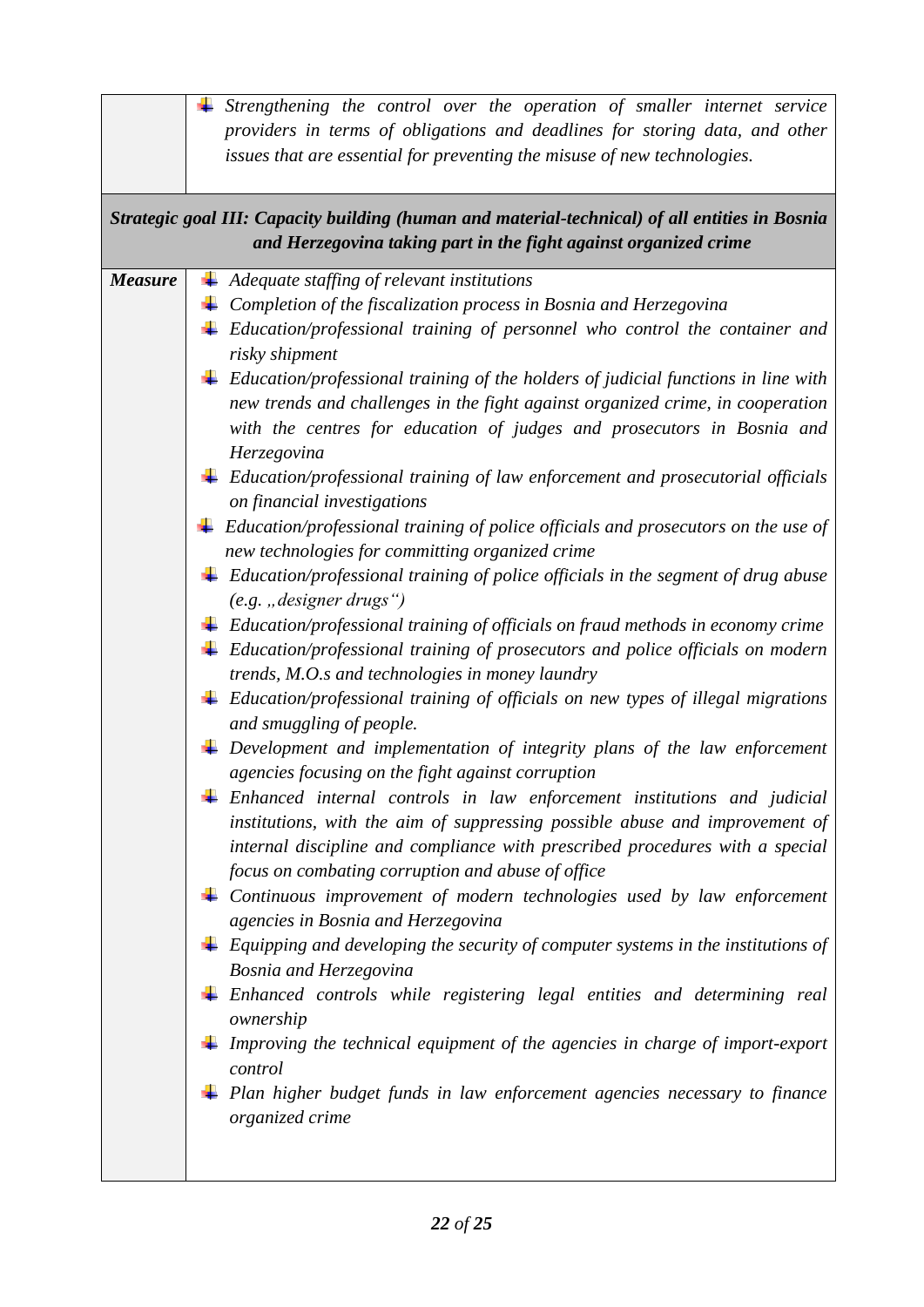| Strategic goal IV: Develop a proactive approach in the fight against organized crime and<br>strengthening inter-institutional and interagency cooperation in Bosnia and<br>Herzegovina; appropriate application of preventive and repressive action |  |                                                                                                                                                |  |  |
|-----------------------------------------------------------------------------------------------------------------------------------------------------------------------------------------------------------------------------------------------------|--|------------------------------------------------------------------------------------------------------------------------------------------------|--|--|
|                                                                                                                                                                                                                                                     |  | $\perp$ Crime intelligence systems and ILP (Intelligence Led Policing) capacity                                                                |  |  |
|                                                                                                                                                                                                                                                     |  | building in state and entity law enforcement agencies in the fight against                                                                     |  |  |
|                                                                                                                                                                                                                                                     |  | organized crime                                                                                                                                |  |  |
|                                                                                                                                                                                                                                                     |  | $\perp$ Intensifying and improving the use of special investigative measures -                                                                 |  |  |
| <b>Measure</b>                                                                                                                                                                                                                                      |  | especially controlled delivery, interception and undercover investigators, in                                                                  |  |  |
|                                                                                                                                                                                                                                                     |  | line with international standards and best practices                                                                                           |  |  |
|                                                                                                                                                                                                                                                     |  | $\perp$ Developing new standardized IT systems and maintaining, updating and                                                                   |  |  |
|                                                                                                                                                                                                                                                     |  | developing existing IT systems and databases                                                                                                   |  |  |
|                                                                                                                                                                                                                                                     |  | $\perp$ Drafting a risk assessment on money laundry and terrorist financing in Bosnia                                                          |  |  |
|                                                                                                                                                                                                                                                     |  | and Herzegovina and implementation of action plans<br>$\ddagger$ Strengthening institutional capacities to conduct financial investigations as |  |  |
|                                                                                                                                                                                                                                                     |  | part of criminal investigations                                                                                                                |  |  |
|                                                                                                                                                                                                                                                     |  | $\perp$ Improving the financial-intelligence exchange                                                                                          |  |  |
|                                                                                                                                                                                                                                                     |  | $\perp$ Improving cooperation between law enforcement agencies in Bosnia and                                                                   |  |  |
|                                                                                                                                                                                                                                                     |  | Herzegovina, all tax agencies and inspectorates                                                                                                |  |  |
|                                                                                                                                                                                                                                                     |  | $\perp$ Improving the collection of statistical data on organized crime in Bosnia and                                                          |  |  |
|                                                                                                                                                                                                                                                     |  | Herzegovina                                                                                                                                    |  |  |
|                                                                                                                                                                                                                                                     |  | $\ddagger$ Enhance the risk analysis activities in the law enforcement agencies                                                                |  |  |
|                                                                                                                                                                                                                                                     |  | $\perp$ Timely exchange of information between agencies and institutions in Bosnia<br>and Herzegovina                                          |  |  |
|                                                                                                                                                                                                                                                     |  | $\pm$ Enhancing the fight against illegal migration in Bosnia and Herzegovina                                                                  |  |  |
|                                                                                                                                                                                                                                                     |  | $\perp$ Improving the implementation of witness protection measures in Bosnia and                                                              |  |  |
|                                                                                                                                                                                                                                                     |  | Herzegovina                                                                                                                                    |  |  |
|                                                                                                                                                                                                                                                     |  | Intensify coordination meetings of directors of police bodies in Bosnia and                                                                    |  |  |
|                                                                                                                                                                                                                                                     |  | Herzegovina and the Chief Prosecutor of the Prosecutors Office of Bosnia and                                                                   |  |  |
|                                                                                                                                                                                                                                                     |  | Herzegovina                                                                                                                                    |  |  |
|                                                                                                                                                                                                                                                     |  | Intensify the work of operational, focus and other working groups formed to<br>combat more effectively all forms of organized crime            |  |  |
|                                                                                                                                                                                                                                                     |  | Intensify the cooperation in the implementation of joint operational actions,<br>aimed at combating organized crime in Bosnia and Herzegovina  |  |  |
|                                                                                                                                                                                                                                                     |  | $\perp$ Preparation, candidacy and realization of projects in the field of fight against                                                       |  |  |
|                                                                                                                                                                                                                                                     |  | organized crime financed from IPA funds, TAIEX and other international                                                                         |  |  |
|                                                                                                                                                                                                                                                     |  | funds                                                                                                                                          |  |  |
|                                                                                                                                                                                                                                                     |  | Implementation of the Agreement on mutual assistance and operational co-                                                                       |  |  |
|                                                                                                                                                                                                                                                     |  | operation of law enforcement agencies and the improvement of cooperation                                                                       |  |  |
|                                                                                                                                                                                                                                                     |  | $\ddagger$ Monitoring the work, coordinating activities for improving the electronic data                                                      |  |  |
|                                                                                                                                                                                                                                                     |  | exchange system between police bodies and prosecutors' office                                                                                  |  |  |
|                                                                                                                                                                                                                                                     |  | Systematic, planned and continuous education of personnel directly working on                                                                  |  |  |
|                                                                                                                                                                                                                                                     |  | the collection, processing and use of information, and the investigation of                                                                    |  |  |
|                                                                                                                                                                                                                                                     |  | organized crime                                                                                                                                |  |  |

ſ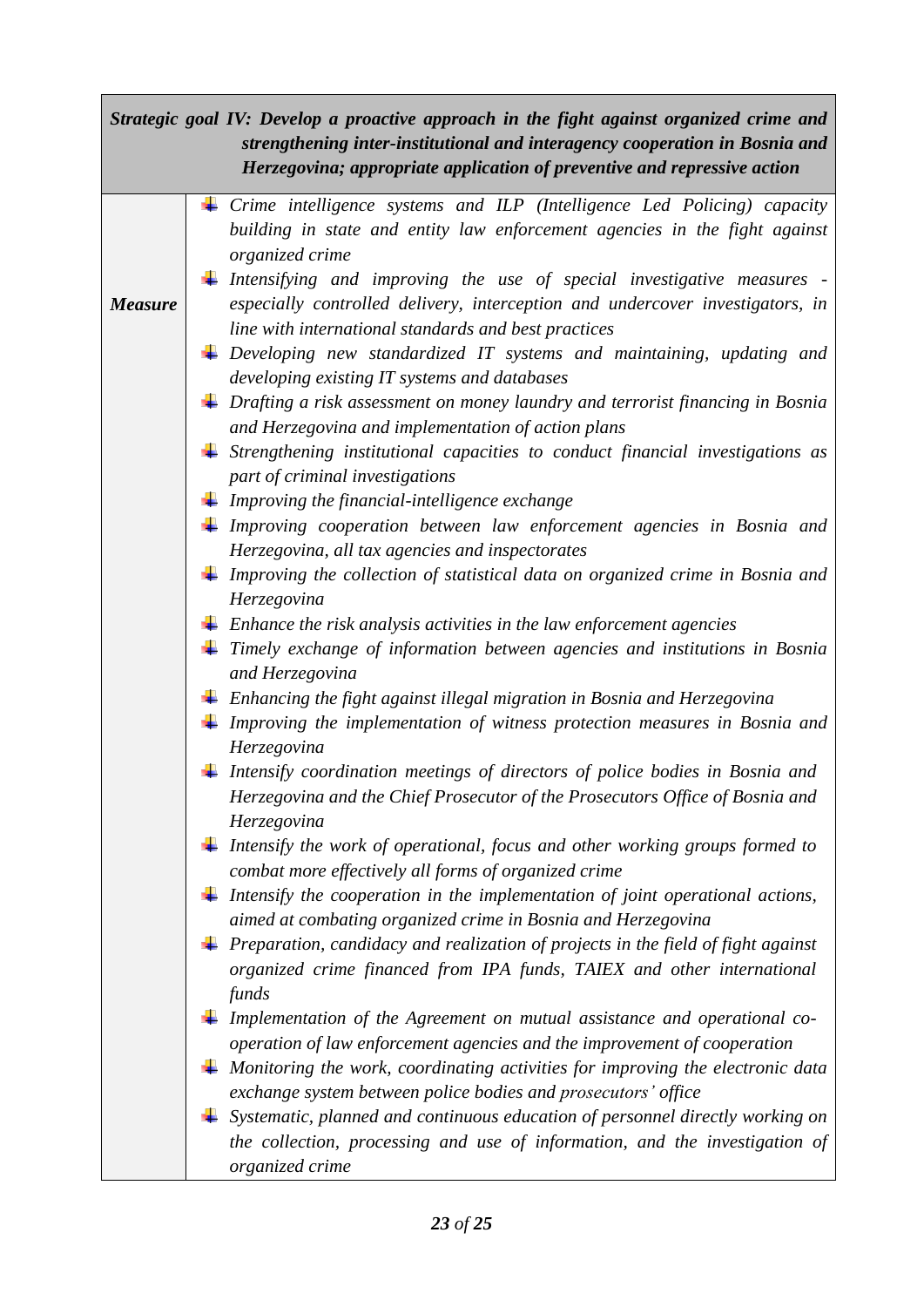|                                                                                                                       |  | Strategic goal V: Seizure of property and proceeds acquired from a criminal offence of<br>organized crime                                                                                                                                                                                                                                                                                                                                                                                    |
|-----------------------------------------------------------------------------------------------------------------------|--|----------------------------------------------------------------------------------------------------------------------------------------------------------------------------------------------------------------------------------------------------------------------------------------------------------------------------------------------------------------------------------------------------------------------------------------------------------------------------------------------|
| <b>Measure</b>                                                                                                        |  | Strengthening, improving and applying the legal framework for the temporary<br>and permanent seizure of assets acquired through criminal offenses<br>Improving institutional capacities/structures for managing temporarily and<br>permanently confiscated property<br>$\perp$ Education/professional training of prosecutors and judges in the use of<br>mechanisms prescribed by law regarding the temporary and permanent seizure<br>of illegally acquired property and property benefits |
|                                                                                                                       |  | Strategic goal VI: Developing cooperation at the regional and international level, by<br>intensifying the participation in international organizations, initiatives,<br>working groups and bodies                                                                                                                                                                                                                                                                                            |
|                                                                                                                       |  | $\perp$ Operationalization of the Agreement with EUROPOL                                                                                                                                                                                                                                                                                                                                                                                                                                     |
|                                                                                                                       |  | $\ddagger$ Improve the international operational police cooperation through cooperation<br>with INTERPOL and SELEC, and other international bodies in which Bosnia<br>and Herzegovina participates                                                                                                                                                                                                                                                                                           |
|                                                                                                                       |  | $\triangleq$ Actively participate in the work of MONEYVAL                                                                                                                                                                                                                                                                                                                                                                                                                                    |
| <b>Measure</b>                                                                                                        |  | $\perp$ Timely exchange of information at the regional and international level, and<br>taking part in international operations for combating organized crime<br>$\ddagger$ Improve the implementation of agreements signed with SE European countries                                                                                                                                                                                                                                        |
|                                                                                                                       |  | in the area of implementation of specific joint activities                                                                                                                                                                                                                                                                                                                                                                                                                                   |
|                                                                                                                       |  | $\perp$ Improving cooperation with police attaches in diplomatic and consular offices<br>of other countries in Bosnia and Herzegovina                                                                                                                                                                                                                                                                                                                                                        |
|                                                                                                                       |  | $\perp$ Continue with the activities regarding the conclusion of the agreement between<br>Bosnia and Herzegovina and EUROJUST                                                                                                                                                                                                                                                                                                                                                                |
| Strategic goal VII: Improving the cooperation between public institutions and the private<br>sector and civil society |  |                                                                                                                                                                                                                                                                                                                                                                                                                                                                                              |
|                                                                                                                       |  | Strengthening cooperation with scientific and academic organizations and<br>institutions dealing with multidisciplinary research into organized crime                                                                                                                                                                                                                                                                                                                                        |
|                                                                                                                       |  | Strengthening cooperation with electronic and written media for objective and<br>timely informing the public and actively informing the public about the results                                                                                                                                                                                                                                                                                                                             |
| <b>Measure</b>                                                                                                        |  | achieved in the fight against organized crime                                                                                                                                                                                                                                                                                                                                                                                                                                                |
|                                                                                                                       |  | Strengthening cooperation with civil society organizations, raising awareness                                                                                                                                                                                                                                                                                                                                                                                                                |
|                                                                                                                       |  | of citizens and educating on the risks and harmful consequences that organized<br>crime has on the society as a whole                                                                                                                                                                                                                                                                                                                                                                        |
|                                                                                                                       |  | Improving cooperation with the private sector in combating all forms of                                                                                                                                                                                                                                                                                                                                                                                                                      |
|                                                                                                                       |  | organized crime                                                                                                                                                                                                                                                                                                                                                                                                                                                                              |
|                                                                                                                       |  | Raising awareness of citizens through education on safe use of IT.                                                                                                                                                                                                                                                                                                                                                                                                                           |